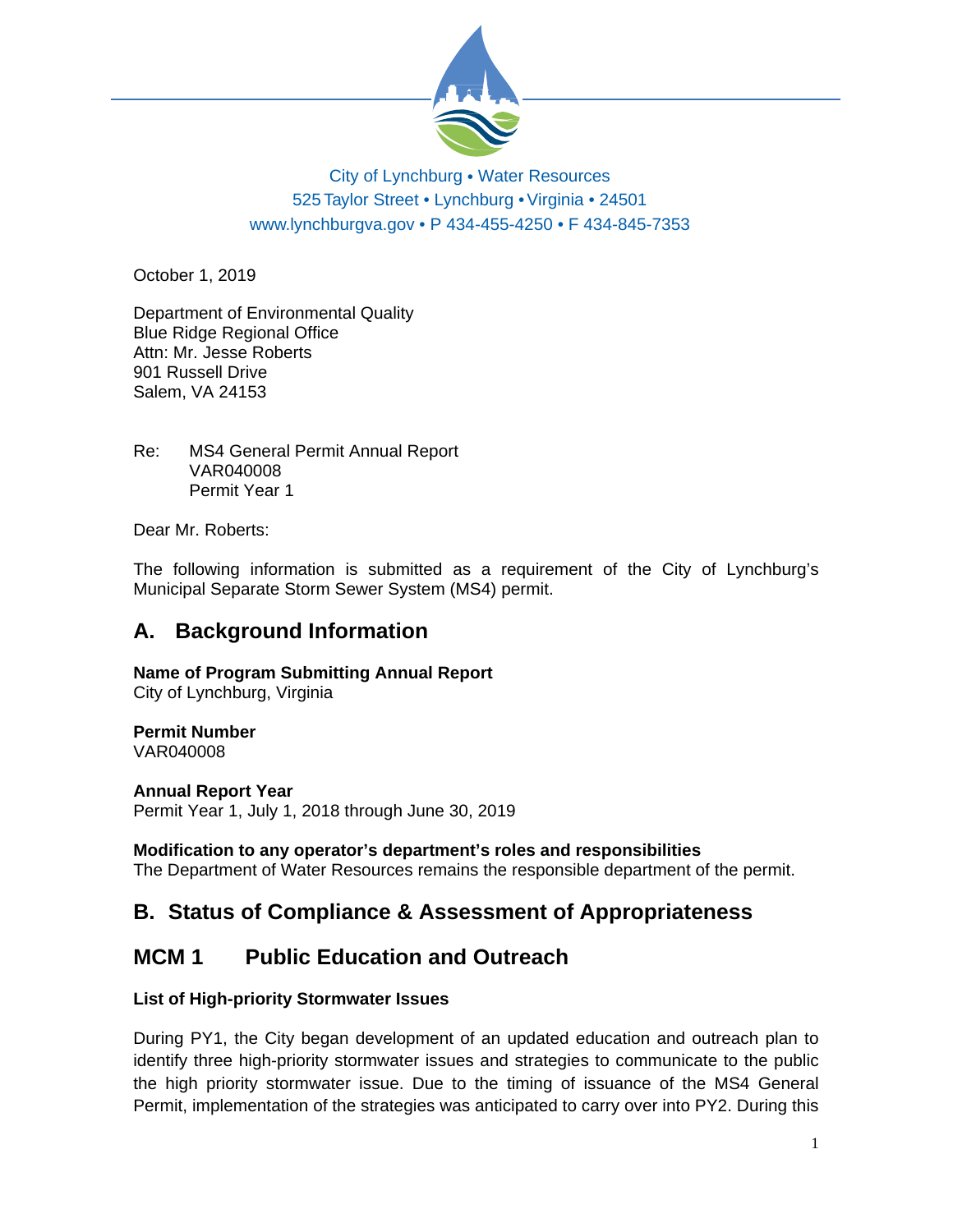time, the City had continued to implement the MS4 Program Plan that was in effect at the time coverage was issued under the current permit. The following is a summary of the, completed or planned, implementation of the public education and outreach plan for the high-priority water quality issues.

### Illicit Discharge

The first high-priority issue identified in the program plan is illicit discharges and the impacts that they can have on water quality if discharged to receiving streams.

| Date                          | <b>Strategy</b>                                                                                                                                                                                                                                                                                                                                                             | Audience<br>Reached |
|-------------------------------|-----------------------------------------------------------------------------------------------------------------------------------------------------------------------------------------------------------------------------------------------------------------------------------------------------------------------------------------------------------------------------|---------------------|
| June-<br>September<br>2018    | ArtStorm storm drain project promotes "Only Rain Down the<br>Drain" to educate the community on water quality impacts from<br>trash and other deleterious materials from being discharged<br>down a storm drain. Promotion through social media posts<br>reached over 27,000 people. Seven storm drains were painted<br>through this process throughout downtown Lynchburg. | >27,000             |
| Planned by<br>October<br>2019 | Development of written materials targeted to mobile car wash<br>businesses on the how to prevent illicit discharges to the MS4.                                                                                                                                                                                                                                             |                     |

## Residential Homeowner Outreach

A second high-priority issue identified was nonpoint source pollution from residential properties

| Date                                  | <b>Strategy</b>                                                                                                                                                                                                                                                                                                                                          | Audience<br>Reached |
|---------------------------------------|----------------------------------------------------------------------------------------------------------------------------------------------------------------------------------------------------------------------------------------------------------------------------------------------------------------------------------------------------------|---------------------|
| May 2019                              | Promotion of Hometown Habitat: Stories of Bringing Nature<br>Home                                                                                                                                                                                                                                                                                        | 162                 |
| 4/11/2019,<br>5/22/2019,<br>6/18/2019 | Rain Barrel Workshops - Allows citizens to learn about how<br>stormwater management practices protect the environment and<br>an opportunity for them to build a rain barrel for installation at<br>their residence. Over 2,100 impressions were made through<br>promoting the workshops on social media. There were 20<br>registrants for the workshops. | 2.151               |
| Planned<br><b>Fall 2019</b>           | Development of a swimming pool brochure to send to known pool<br>owners on environmentally friendly swimming pool maintenance<br>practices. Brochures are printed and planned to be sent in early<br>October 2019.                                                                                                                                       | $-800$              |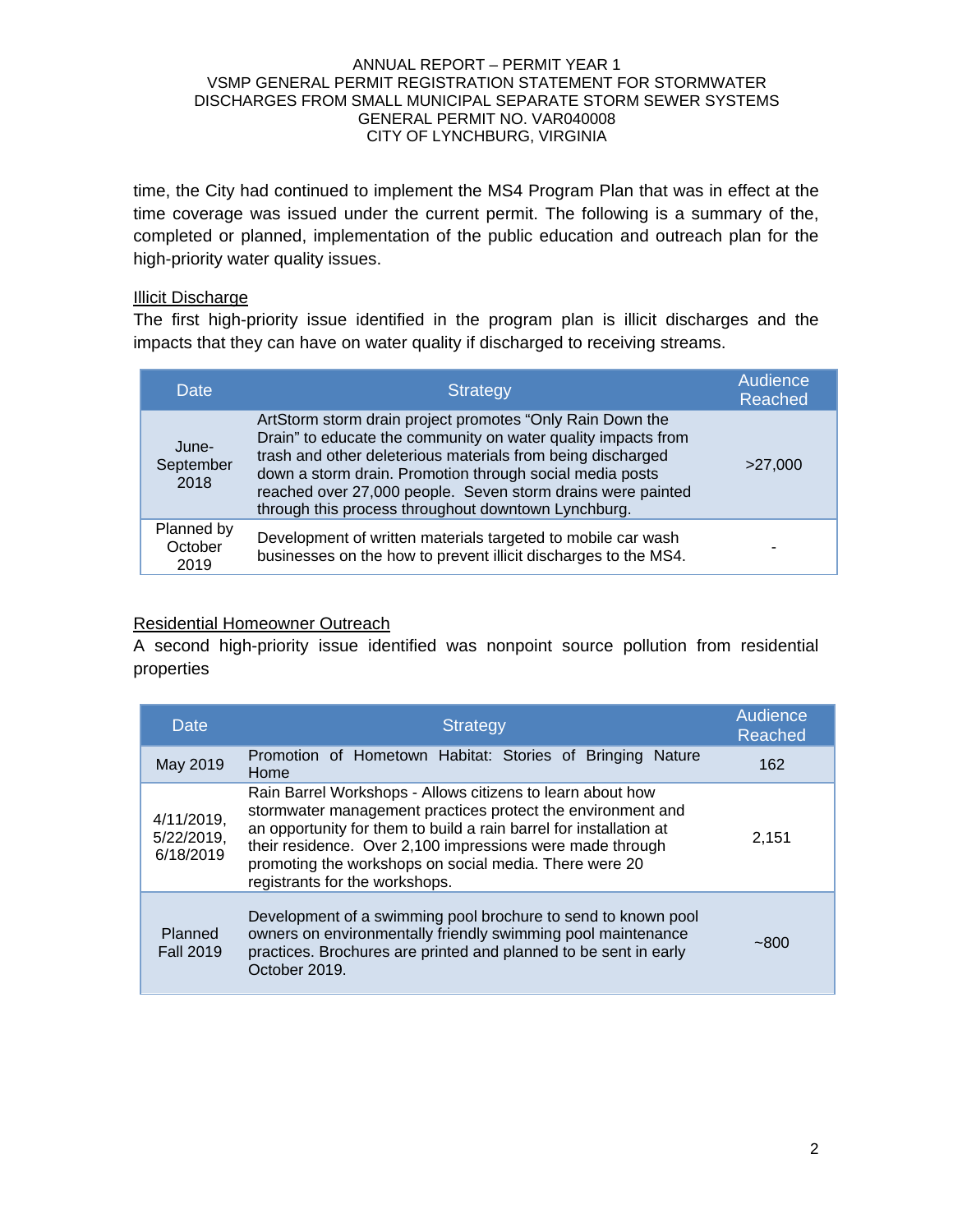## Watershed Science

The third high-priority issue identified was educating student, teacher, and community members on the importance of healthy watersheds.

| <b>Date</b>                     | <b>Description</b>                                                                                                                                                                                                                                                                                                                                                                                                                                            | Audience<br>Reached |
|---------------------------------|---------------------------------------------------------------------------------------------------------------------------------------------------------------------------------------------------------------------------------------------------------------------------------------------------------------------------------------------------------------------------------------------------------------------------------------------------------------|---------------------|
| Annually                        | Living in Your Watershed Booklets provided to all 4 <sup>th</sup> graders<br>through Lynchburg City Schools. Teachers have used this book<br>to develop a curriculum around SOL requirements that educate<br>the students about water quality, impacts of pollution, and what<br>they can do to be stewards of the environment. It is also<br>something that can be taken home and shared with their families<br>that can help further the message and reach. | 594                 |
| 7/31/2018                       | Virginia Youthful Engineers - Summer Engineering and Science<br>Day camp. Hands-on, interactive demonstration of the sources<br>and effects of water pollution. Demonstrating how storm water<br>runoff carries pollutants through the watershed and the best<br>management practices to prevent this type of pollution from<br>occurring.                                                                                                                    | 60                  |
| 9/8/2018                        | Touch-A-Truck Lynchburg. Set up booth with information<br>regarding our rain barrel workshops and other stormwater<br>programs.                                                                                                                                                                                                                                                                                                                               | 250                 |
| 9/10-9/14/2018                  | Linkhorne Middle School Meaningful Watershed Experience Field<br>Trip with James River Association.                                                                                                                                                                                                                                                                                                                                                           | 160                 |
| 9/18-9/21/2018                  | Sandusky Middle School Meaningful Watershed Experience Field<br>Trip with James River Association.                                                                                                                                                                                                                                                                                                                                                            | 150                 |
| 10/3/2018                       | Trees for the James River Workshop. Partnership with James<br>River Association and City of Lynchburg Tree Stewards.                                                                                                                                                                                                                                                                                                                                          | 20                  |
| 10/6/2018                       | Day at the Point - Point of Honor museum. Information table and<br>Lynchburg Water Resources portable water fountain.                                                                                                                                                                                                                                                                                                                                         | 500                 |
| 10/13/2018                      | Trees for the James River Workshop. Partnership with James<br>River Association and City of Lynchburg Tree Stewards.                                                                                                                                                                                                                                                                                                                                          | 20                  |
| 6/1/2019                        | Hometown Habitat Festival - A gathering about Native plants.<br>LWR had a table with information about stormwater programs<br>and presented 2 enviroscape programs.                                                                                                                                                                                                                                                                                           | 75                  |
| 6/6/2019,<br>7/7/2019,6/13/2019 | Professional Development for teachers/ instructors - Helped lead<br>or lead programs to teach educators about Watershed Education<br>for K-12 Audiences                                                                                                                                                                                                                                                                                                       | 62                  |
| June10,17,21,25,27<br>,28 2019  | Watershed Themed Camps/ programs -Programs incorporated<br>into various summer camps that included meaningful experiences<br>within a watershed, connecting children to their place while<br>learning about what a watershed is and what can threaten the<br>health of a watershed. Organizations partnered with include<br>Riverviews Art Space, James River Association and Camp Kum-<br>Ba-Yah (all NGO's)                                                 | 129                 |

**Assessment**: Community awareness has significantly improved by implementing an education outreach program. These efforts are appropriate and will be continued.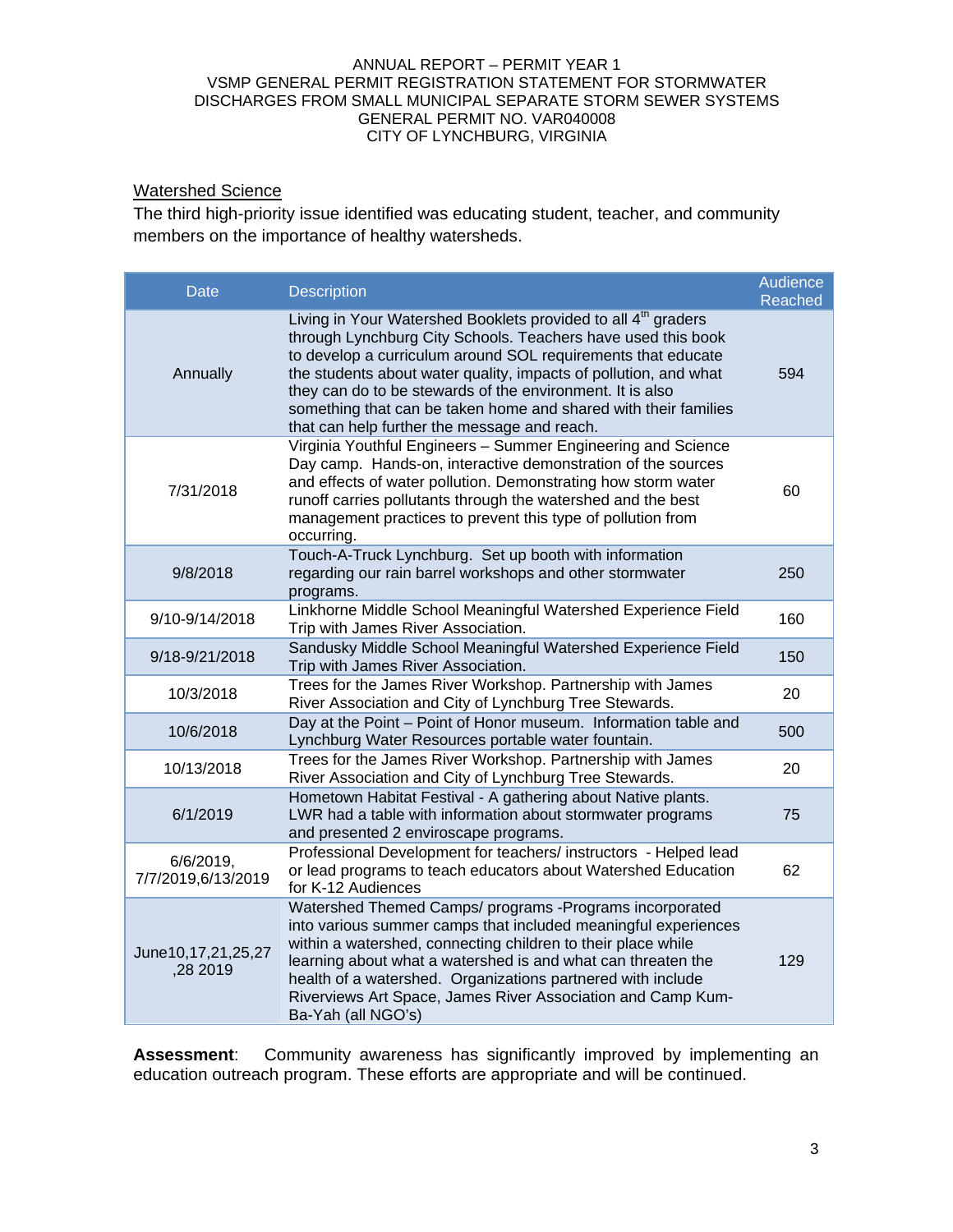#### VSMP GENERAL PERMIT REGISTRATION STATEMENT FOR STORMWATER DISCHARGES FROM SMALL MUNICIPAL SEPARATE STORM SEWER SYSTEMS ANNUAL REPORT – PERMIT YEAR 1 GENERAL PERMIT NO. VAR040008 CITY OF LYNCHBURG, VIRGINIA

#### **MCM M2** Public Involvement/participation.

## **Public Notice and Involvement**

The Department of Water Resources has had a dedicated webpage for posting information regarding the MS4 Program. The direct web page address is http://www.lynchburgva.gov/stormwater-utilityms4-permit. This page also provides a method of submitting comments or inquiries on the permit documentation. During PY1 the Department did not receive any comments or inquiries on the MS4 program.

For permit year one, and subsequent years, the general permit is published on the City's web site. From the City's home page **www.lynchburgva.gov**, clicks are required on City Departments; Water Resources Department; Stormwater Utility/MS4 permit; Virginia Stormwater Management Program-MS4 General Permit.

For permit year one, and subsequent years, the annual report is published on the City's web site. From the City's home page **www.lynchburgva.gov**, clicks are required on City Departments; Water Resources Department; Stormwater Utility/MS4 permit; July 1, 2018 to June 30, 2019 MS4 Annual Report.

The Department of Water Resources provides notifications and outreach through social media channels including Facebook, Twitter, and Instagram. Social media channels allows our department to connect with the community in an easy, time- and cost-effective manner for maximum access. This may serve to be a useful tool to further encourage citizens to become more active through volunteer or other efforts in the health of the community. Further, social media channels serve to guide users to our website where more detailed information regarding the MS4 Program can be found.

Assessment: These efforts are appropriate and will be continued.

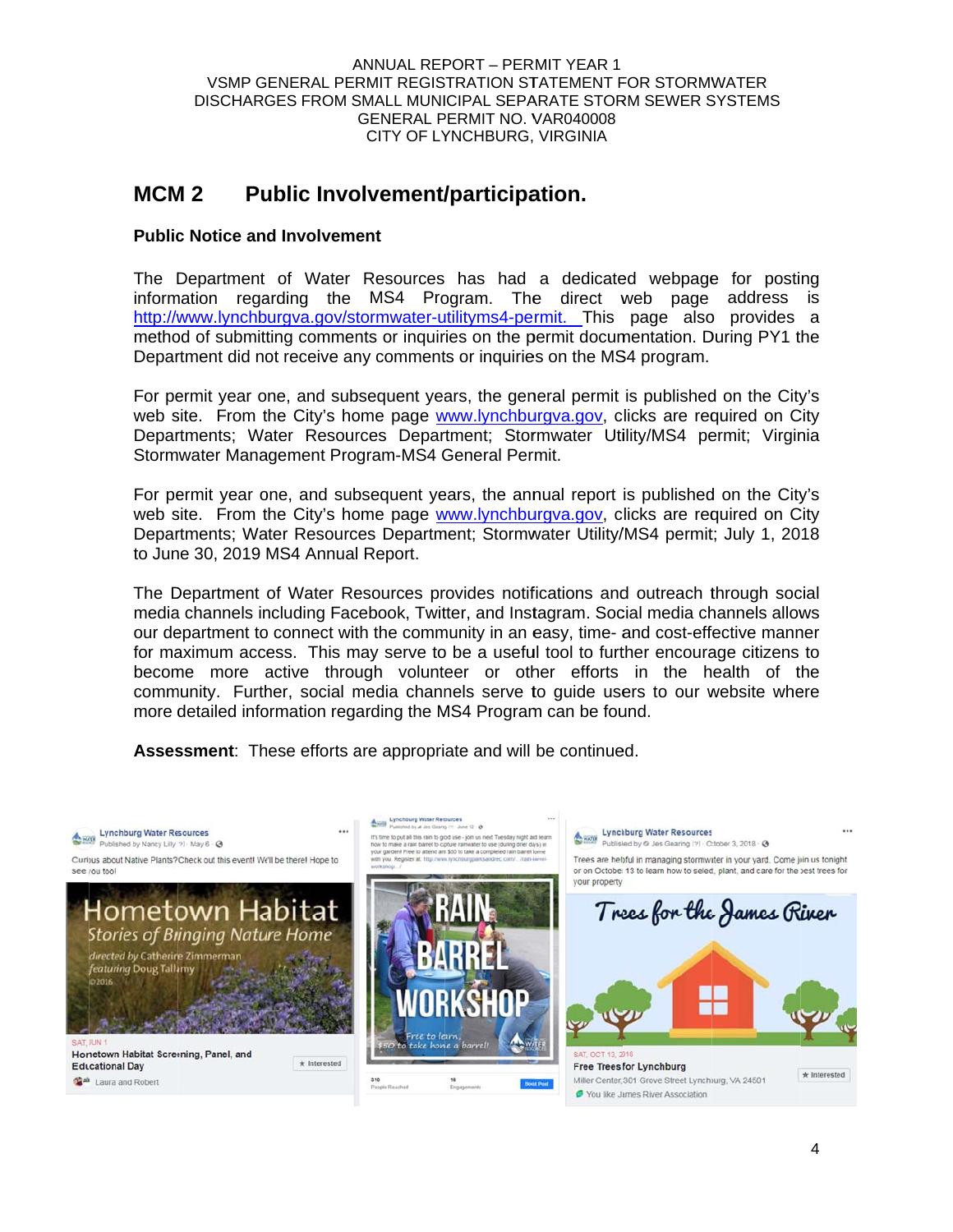### **Public Involvement Activities**

The City has provided opportunities for public involvement through education and outreach activities during PY 1. A summary of those activities is provided below.

| Date                                     | Event                                                      | <b>Description/Metric</b>                                                                                                                                                                                                                                                                                                                                                                                                                                                                                                                                                                          | Audience<br>Reached |
|------------------------------------------|------------------------------------------------------------|----------------------------------------------------------------------------------------------------------------------------------------------------------------------------------------------------------------------------------------------------------------------------------------------------------------------------------------------------------------------------------------------------------------------------------------------------------------------------------------------------------------------------------------------------------------------------------------------------|---------------------|
| <b>Fall 2018</b>                         | <b>Storm Drain</b><br>Marking                              | ArtStorm was a public call for artist to install storm<br>drain art on 7 drains in downtown to bring attention to<br>"Only Rain Down the Drain" and the importance of<br>protecting receiving waters from trash and pollution.<br>This event was promoted at the Get Downtown event<br>held in September 2018 at the departments' booth that<br>saw approximately over 800 visitors and promoted<br>through social media (reported above). News coverage<br>of the event reached an even larger audience. This is<br>an effective approach to improving public awareness<br>and will be continued. | >800                |
| 4/14/2018,<br>$6/9/2018$ ,<br>10/13/2018 | Household<br>Hazardous<br>Waste<br>Collection<br>Events    | Allows citizens to properly dispose of hazardous<br>materials, which should not be put in the landfill or<br>poured down the drain due to toxicity or the potential<br>for pollution of groundwater. This is reported on a<br>calendar year basis. Over 800 people participated in<br>these events. A summary of materials collected is<br>provided below. This effort is effective at keeping<br>harmful materials out of the environment and will<br>continue to be promoted.                                                                                                                    | 803                 |
| 4/13/2019                                | "Clean Your<br><b>Block Party"</b><br>Community<br>cleanup | Volunteers participated in City sponsored trash clean<br>up events at several locations across Lynchburg.<br>These types of activities promote pride in keeping City<br>neighborhoods and the community clean while<br>protecting the natural environment. For this event there<br>were two roll-off dumpsters filled with trash. This is an<br>effective approach to improving public awareness and<br>will be continued.                                                                                                                                                                         | 109                 |
| 4/11/2019,<br>5/22/2019,<br>6/18/2019    | <b>Rain Barrel</b><br>Workshops                            | Allows citizens to learn about how stormwater<br>management practices protect the environment and an<br>opportunity for them to build a rain barrel for installation<br>at their residence. Over 2,100 impressions were made<br>through promoting the workshops on social media.<br>There were 20 registrants for the workshops. This is an<br>effective approach to improving public awareness and<br>will be continued.                                                                                                                                                                          | 2,151               |

The City promotes several groups and events each year. These events include the annual March on Litter, the Citizens for a Clean Lynchburg, Hazardous Household Waste Collection Days, and clean up events with the James River Association.

The City did not collaborate with another MS4 Permittee on public involvement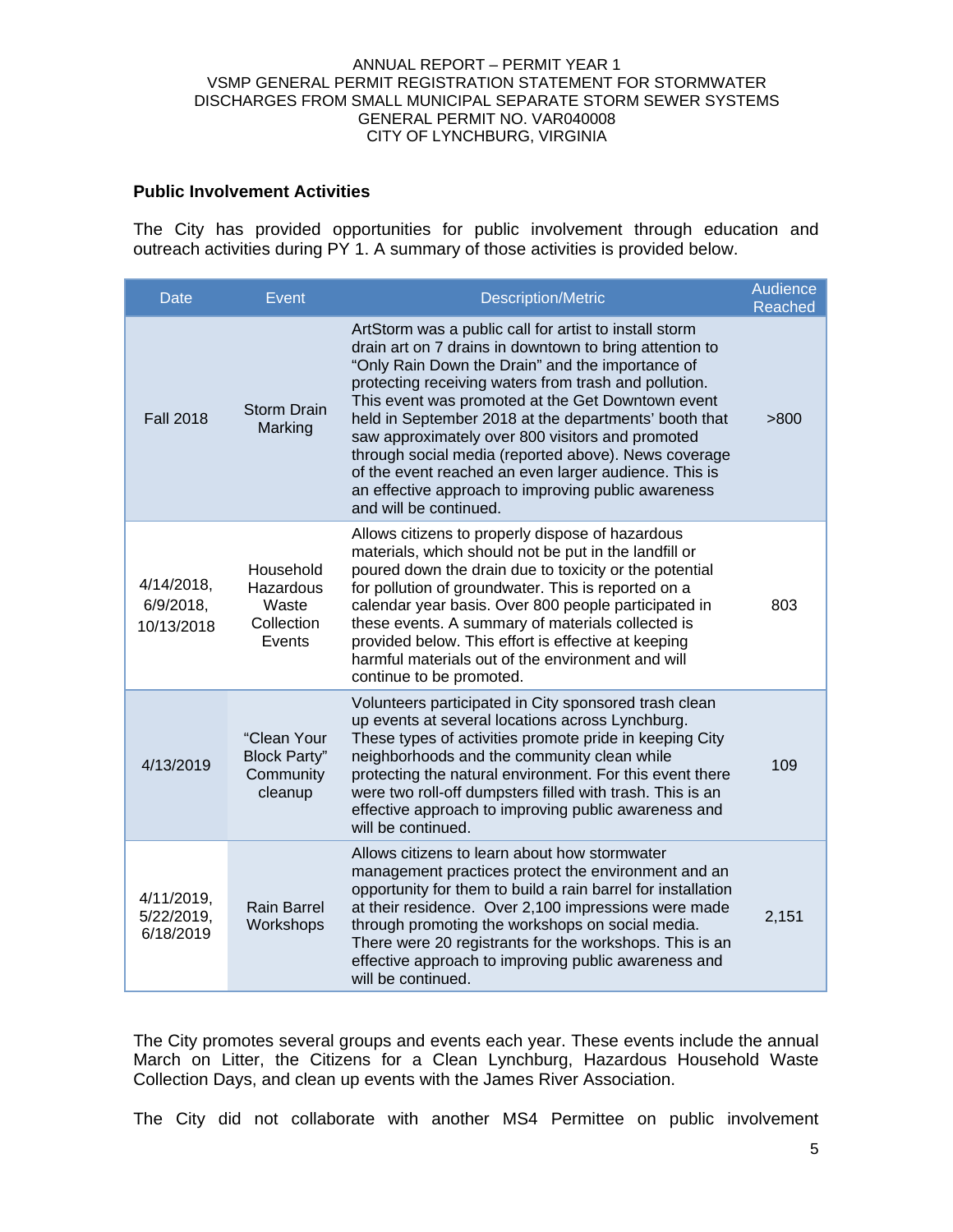opportunities during PY1.

The following is a summary of the HHW waste that was collected from the above referenced dates,

| <b>HHW Items Collected</b>     | <b>Unit</b>        | <b>Quantity</b> |
|--------------------------------|--------------------|-----------------|
| <b>FLAMMABLE AEROSOLS</b>      | 55 GAL DRUM        | 6               |
| NON-HAZARDOUS CHEMICALS        | 55 GAL DRUM        | 4               |
| <b>PESTICIDES</b>              | 55 GAL DRUM        | $\mathbf{1}$    |
| <b>FLAMMABLE AEROSOLS</b>      | 55 GAL DRUM        | 3               |
| PAINTS AND SOLVENTS            | <b>30 GAL DRUM</b> | 5               |
| PAINTS AND SOLVENTS            | 55 GAL DRUM        | 10              |
| PAINTS AND THINNERS            | 55 GAL DRUM        | $\mathbf{1}$    |
| <b>FUEL BLENDING</b>           | 55 GAL DRUM        | 6               |
| ANTIFREEZE                     | 55 GAL DRUM        | 8               |
| ANTIFREEZE                     | 55 GAL DRUM        | $\overline{7}$  |
| PAINTS AND THINNERS            | 55 GAL DRUM        | 3               |
| <b>FUEL BLENDING</b>           | 55 GAL DRUM        | 5               |
| <b>ACIDS</b>                   | 55 GAL DRUM        | $\mathbf{1}$    |
| <b>FLAMMABLE AEROSOLS</b>      | 55 GAL DRUM        | $\mathbf{1}$    |
| <b>FUEL BLENDING</b>           | <b>30 GAL DRUM</b> | $\mathbf{1}$    |
| <b>CORROSIVIES</b>             | 55 GAL DRUM        | $\mathbf{1}$    |
| PROPANE CYLINDERS              | Each               | 29              |
| <b>CORROSIVIES</b>             | <b>30 GAL DRUM</b> | $\mathbf{1}$    |
| <b>CORROSIVIES</b>             | <b>30 GAL DRUM</b> | $\mathbf{1}$    |
| PROPANE CYLINDERS              | Each               | $\mathbf{1}$    |
| <b>MERCURY DEVICES</b>         | Each               | $\mathbf{1}$    |
| <b>FLUORESCENT LAMPS 4 FT</b>  | Each               | 677             |
| <b>FLUORESCENT LAMPS CFL</b>   | Each               | 343             |
| <b>FLUORESENT LAMPS U TUBE</b> | Each               | $\mathbf{1}$    |
| <b>FLUORESCENT LAMPS CFL</b>   | Each               | 82              |
| <b>FLUORESCENT LAMPS</b>       | Each               | $\mathbf{1}$    |
| <b>HID LAMPS</b>               | Each               | $\mathbf{1}$    |
| <b>FLUORESCENT LAMPS 8 FT</b>  | Each               | 14              |
| BATTERIES NICKEL CADMIUM       | <b>LBS</b>         | <b>104 LBS</b>  |
| <b>LITHIUM BATTERIES</b>       | <b>LBS</b>         | 22 LBS          |
| <b>BATTERIES ALKALINE</b>      | <b>LBS</b>         | <b>761 LBS</b>  |
| LITHIUM METAL BATTERIES        | Each               | 1               |
| <b>BATTERIES ALKALINE</b>      | Each               | $\mathbf{1}$    |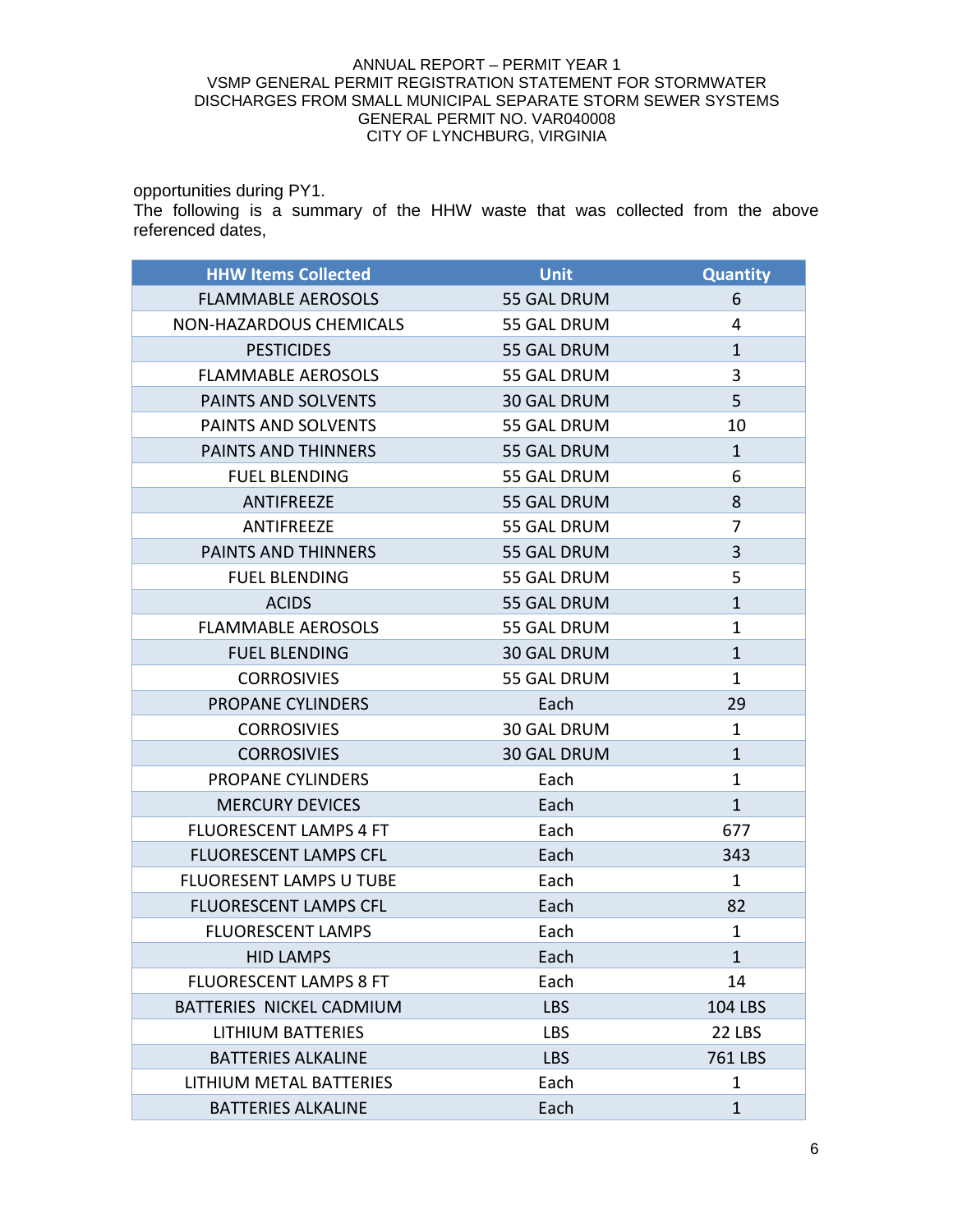| <b>PESTICIDES</b>             | 55 GAL DRUM        | 13             |
|-------------------------------|--------------------|----------------|
| <b>FLAMMABLE AEROSOLS</b>     | 55 GAL DRUM        | $\mathbf{1}$   |
| <b>GREASE</b>                 | 55 GAL DRUM        | 3              |
| <b>CHEMICALS</b>              | <b>10 GAL DRUM</b> | $\mathbf{1}$   |
| <b>CHEMICALS</b>              | 10 GAL DRUM        | $\mathbf{1}$   |
| <b>CHEMICALS</b>              | <b>5 GAL DRUM</b>  | $\mathbf{1}$   |
| <b>CHEMICALS</b>              | <b>5 GAL DRUM</b>  | 1              |
| <b>CHEMICALS</b>              | 1 GAL DRUM         | $\mathbf{1}$   |
| <b>CHEMICALS</b>              | <b>5 GAL DRUM</b>  | 1              |
| <b>MERCURY METALLIC</b>       | Each               | $\mathbf{1}$   |
| <b>FLAMMABLE AEROSOLS</b>     | 55 GAL DRUM        | 3              |
| <b>FLUORESCENT LAMPS 4 FT</b> | Each               | 6              |
| PAINTS AND THINNERS           | 55 GALLON DRUMS    | $\overline{2}$ |
| <b>FLAMMABLE AEROSOLS</b>     | 55 GAL DRUM        | $\mathbf{1}$   |
| PAINTS AND SOLVENTS           | 55 GAL DRUM        | 8              |
| ANTIFREEZE                    | 55 GAL DRUM        | 10             |
| E WASTE-TV                    | <b>LBS</b>         | 15886          |
| E WASTE-MONITORS              | <b>LBS</b>         | 834            |
| E WASTE-OTHER                 | <b>LBS</b>         | 26496          |

**Assessment**: These efforts are effective at increasing the public's awareness and knowledge on local water quality issues and the City will continue to promote and support volunteer events.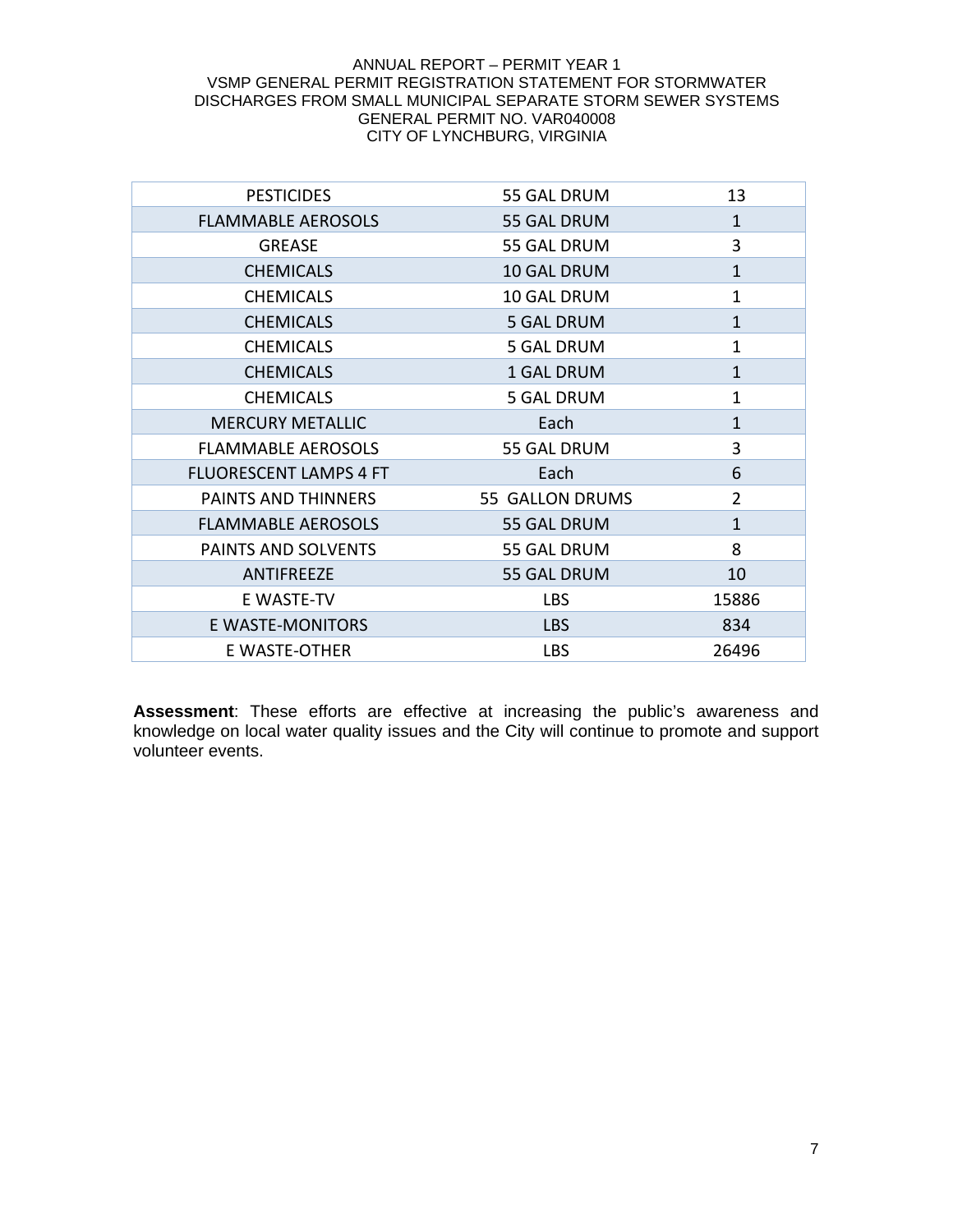## **MCM 3 Illicit Discharge Detection and Elimination (IDDE)**

## **Maintain an accurate storm sewer system map and required information table.**

The City of Lynchburg maintains a comprehensive stormwater collection system Geographic Information System (GIS) map, including the location of storm outfalls. The Department of Water Resources (DWR) is responsible for the continued update and maintenance of this dataset. Mapping updates are made from as-built drawings as received by the department. The map layers track the information required by Part I E 3 (a) of the permit.

### Reporting Confirmation

*The City of Lynchburg confirms that the MS4 map and information table have been updated to reflect any changes to the MS4 occurring on or before June 30 of the reporting year.* 

**Assessment**: This effort will result in a networked system that has tracking capabilities as well as being the vehicle for providing the required attribution for the permit.

## **Outfall Screening**

The City Code, Section 16.2 Stormwater Management Ordinance, Article VI provides the legal mechanism to prohibit non-stormwater discharges and has been in effect since 2008. This Article was updated for clerical and clarification purposes and adopted July 1, 2014, concurrent with the adoption of the new VSMP stormwater management ordinance and its attendant regulations.

During PY1, outfall reconnaissance was performed on 52 public outfalls. Inspections were performed in the spring of 2019. The use of water quality testing and source tracing were utilized in any flowing outfalls to determine if there were any illicit activity.

## **Illicit Discharges to the MS4**

There were 78 reported illicit discharges in PY 1. All illicit discharges were investigated and water quality testing was conducted when appropriate. Suspected illicit discharges are able to be traced, as needed, through the use of dye testing and camera operations. Provided below is a summary of illicit discharge investigations that were conducted during PY1 including a description of the suspected discharge, investigation, and resolution.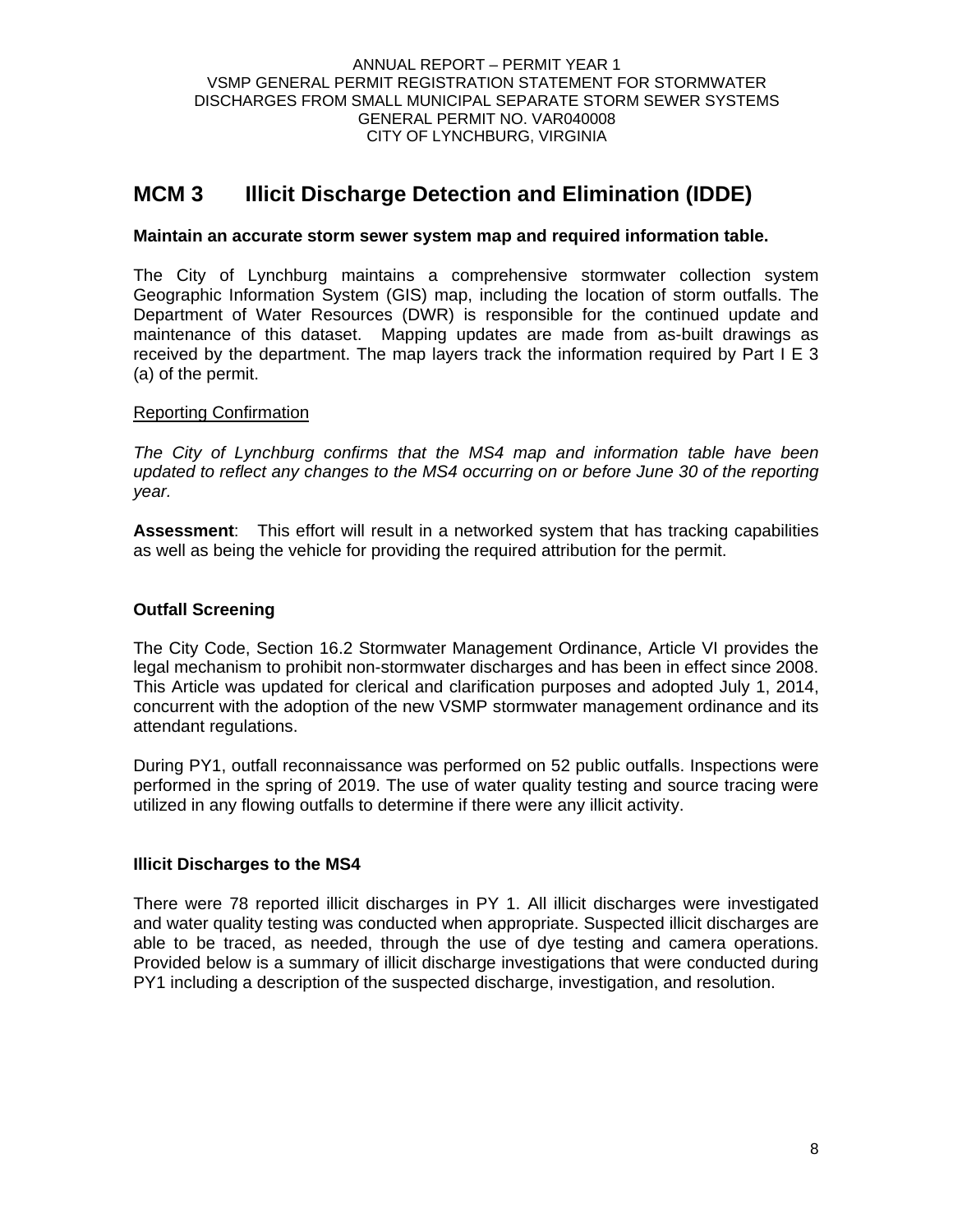| <b>Date</b><br><b>Reported</b> | <b>Discovery method</b> | <b>Date Closed</b> | <b>Address</b>        | <b>Problem/Source</b>                          | <b>Resolution</b>                                  | <b>Follow Up</b>                                             |
|--------------------------------|-------------------------|--------------------|-----------------------|------------------------------------------------|----------------------------------------------------|--------------------------------------------------------------|
|                                |                         |                    |                       | Carpet cleaning                                |                                                    |                                                              |
| 7/12/2018                      | Citizen report          | 7/13/2018          | 22xx Early St         | wastewater                                     | Not conclusive                                     | Inlets vactored                                              |
| 8/6/2018                       | COL PW employee         | 8/20/2018          | 100 Stonemill Dr      | Blue pond dye                                  | Identified source                                  | Referred to VDEQ for enforcement                             |
| 8/10/2018                      | COL WR employee         | 8/10/2018          | 1011 Creekside Lane   | Electric transformer<br>fluid                  | No discharge to<br>stormwater system               | Responsible Party(RP) performed soil<br>cleanup.             |
| 8/22/2018                      | COL WR employee         | 8/22/2018          | 5828 Apache Ln        | Washwater                                      | Not able to identify<br>source                     | Discussed with facility management                           |
| 8/27/2018                      | COL WR employee         | 8/28/2018          | 1211 Regents Pkwy     | Paint                                          | Source determined and<br>ceased                    | RP built equipment cleaning station<br>connected to sanitary |
| 8/28/2018                      | COL WR employee         | 7/15/2019          | 1100 Miller St        | Air conditioning<br>condensate & rain<br>water | Not an illicit discharge                           | Multiple site visits, no illicit discharge<br>identified     |
| 8/29/2018                      | COL CD employee         | 8/29/2018          | 1971 University Blvd  | Concrete washout                               | Material swept up by<br><b>RP</b>                  | Technical assistance provided to RP                          |
| 8/29/2018                      | COL WR employee         | 9/14/2018          | 600 Main St           | Concrete washout                               | Material not<br>recoverable                        | Technical assistance provided to RP                          |
| 8/29/2018                      | COL WR employee         | 1/8/2019           | 1805 Concord Turnpike | Cardboard slurry                               | Warning letter to<br>contractor                    | On-site discussion with contractor                           |
| 9/6/2019                       | COL WR employee         | 9/14/2018          | 2418 Langhorne Rd     | <b>Grass clippings</b>                         | Warning letter to RP                               | No response from RP                                          |
|                                | <b>COL Emergency</b>    |                    |                       |                                                | Gas station contained<br>spill and deployed        |                                                              |
| 9/19/2018                      | communications          | 9/19/2018          | 3732 Campbell Ave     | Gasoline spill                                 | absorbents                                         | <b>None</b>                                                  |
| 9/27/2018                      | COL CD employee         | 9/28/2018          | 1501 Somerset Dr      | Leachate                                       | Not founded                                        | Discussion with contractor                                   |
| 10/1/2018                      | COL WR employee         | 10/3/2018          | <b>Burton Creek</b>   | Hazy water                                     | Stream walk<br>performed, source not<br>identified | Sampling results normal                                      |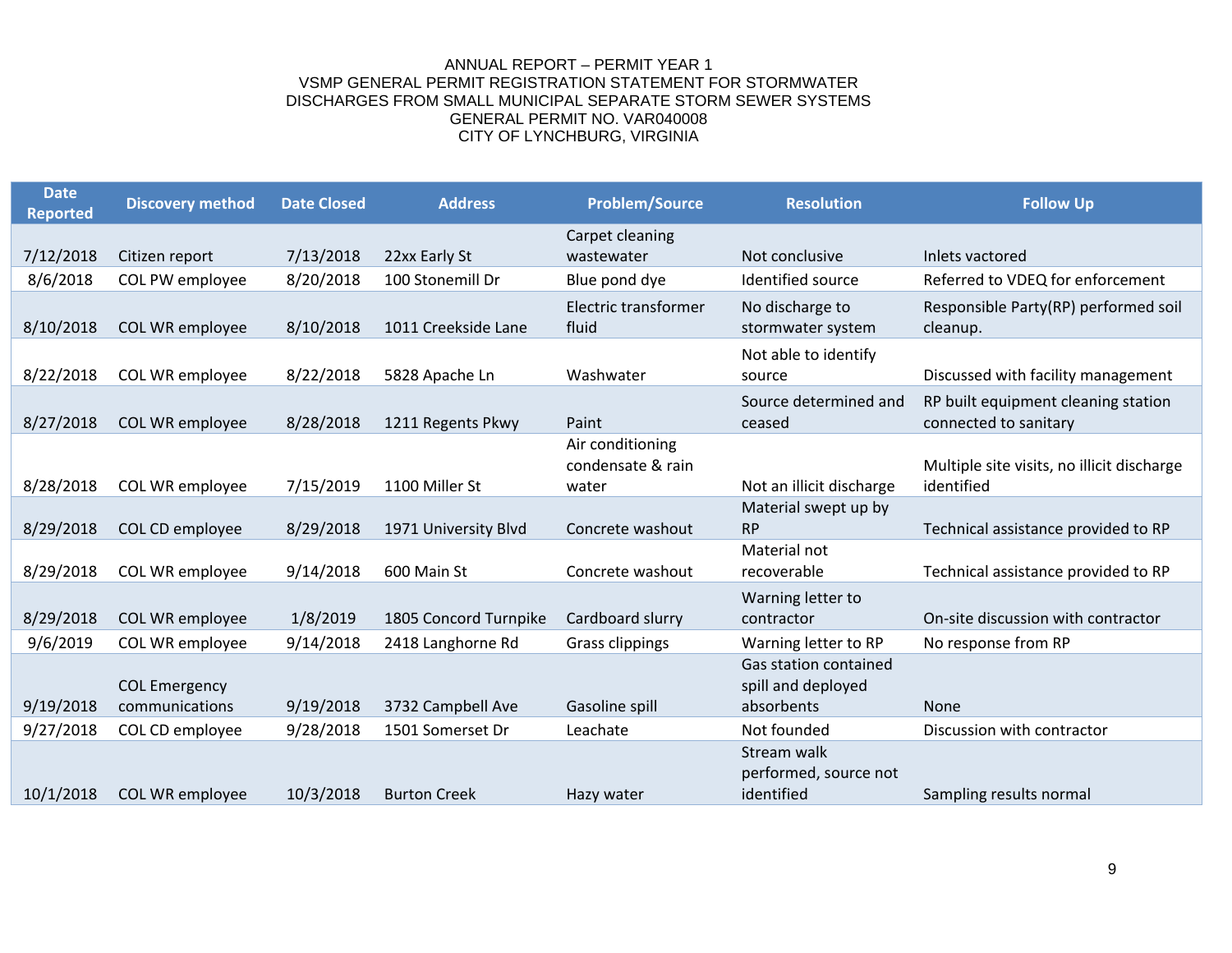| 10/1/2018  | COL WR employee                        | 10/4/2018  | <b>Rock Castle Creek</b> | Silt, erosion from<br>water line break          | Stream walk<br>performed, source<br>identified              | Water line repaired, discharge ceased                                 |
|------------|----------------------------------------|------------|--------------------------|-------------------------------------------------|-------------------------------------------------------------|-----------------------------------------------------------------------|
| 10/1/2018  | COL CD employee                        | 10/5/2018  | 209 Old Graves Mill Rd   | Mud                                             | Fire protection water<br>line broken, repaired              | Discussion with RP, driveway swept by<br><b>RP</b>                    |
| 10/2/2018  | <b>COL Emergency</b><br>communications | 10/24/2018 | 3227 Old Forest Rd       | Grass clippings                                 | NOV issued                                                  | RP did not fulfill obligation, additional<br>enforcement not pursued  |
| 10/2/2018  | COL PW employee                        | 1/8/2019   | 5802 Raiford Cir         | Vegetative debris                               | <b>NOV</b> issued                                           | Public Works removes debris                                           |
| 10/2/2018  | COL WR employee                        | 10/2/2018  | 1201 Langhorne Rd        | Vehicle washwater                               | No discharge to<br>stormwater system                        | Discussion with RP                                                    |
| 10/4/2018  | Citizen report                         | 10/24/2018 | 715 Orchard St           | <b>Grass clippings</b>                          | NOV issued                                                  | Follow up site inspections indicate no<br>more dumping                |
| 10/5/2018  | COL WR employee                        | Unresolved | Vine St & Gum St         | Vegetative debris and<br>trash in inlet         | Inlets to be vactored                                       | Multiple site visits & work orders,<br>vactoring not performed        |
| 10/10/2018 | Citizen report                         | 10/30/2018 | 7100 Peachtree Rd        | Vegetative debris                               | <b>NOV</b> issued                                           | Site visit indicates debris removed by<br><b>RP</b>                   |
| 10/11/2018 | <b>VDOT</b>                            | 10/22/2018 | <b>Odd Fellows Road</b>  | Mud, due to<br>insufficient control<br>measures | VDOT performed<br>cleanup                                   | None                                                                  |
| 10/11/2018 | COL CD employee                        | 10/12/2018 | Two Creek Dr             | Mud, due to<br>insufficient control<br>measures | Enforcement by<br>erosion and sediment<br>control ordinance | Site visit indicates not enough mud in<br>inlets to justify vactoring |
| 10/12/2018 | COL WR employee                        | 10/17/2018 | 2400 Sackett St          | Muddy water                                     | NOV issued                                                  | RP removed mud and debris and built<br>designated wash area           |
| 10/12/2018 | COL CD employee                        | 10/16/2018 | 4401 Gorman Dr           | Mud                                             | Enforcement by E&S<br>and code compliance                   | Multiple site visits indicate improved<br>erosion controls            |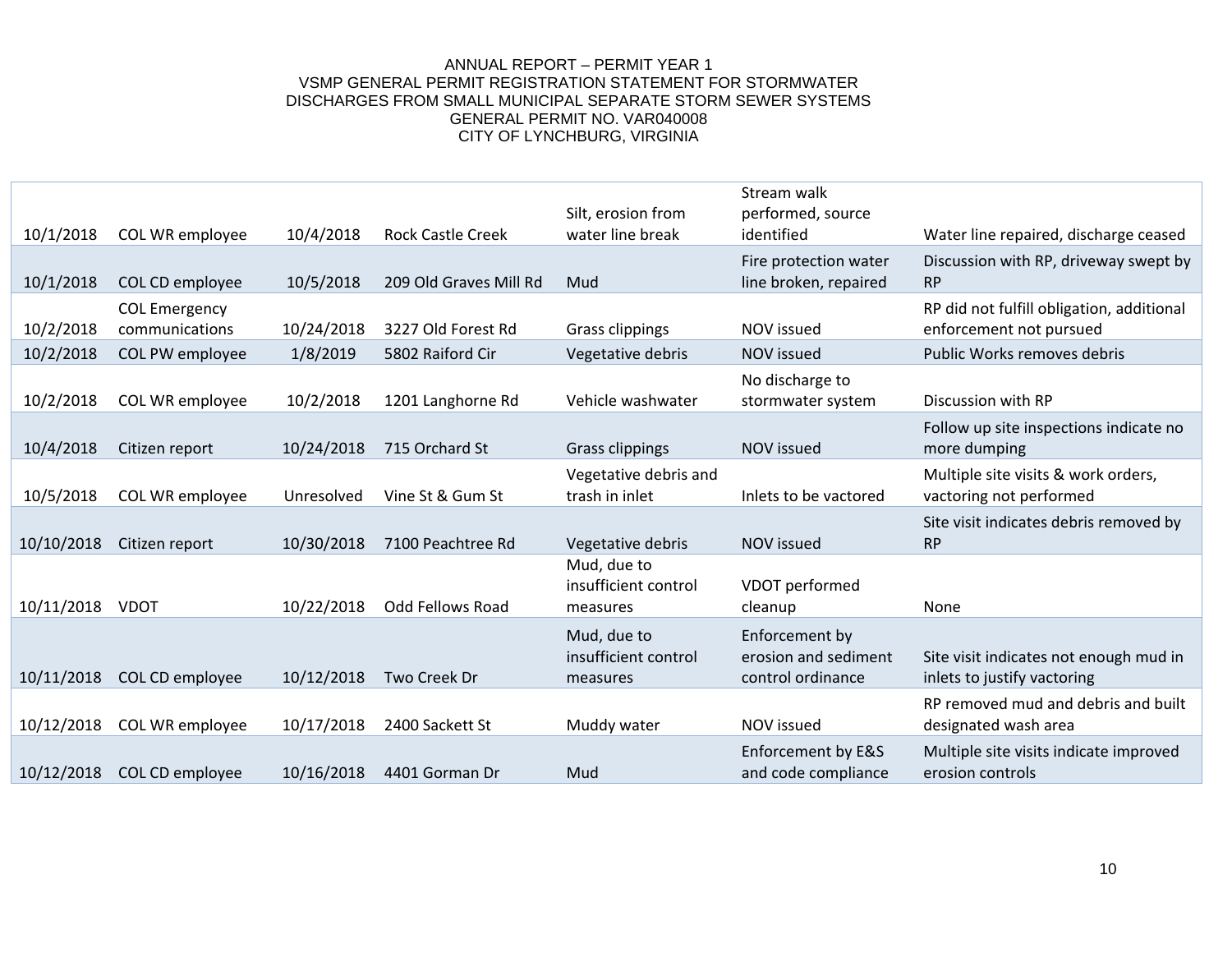|            |                 |            |                             |                       | Paint removed, no<br>discharge to                              |                                                                      |
|------------|-----------------|------------|-----------------------------|-----------------------|----------------------------------------------------------------|----------------------------------------------------------------------|
| 10/15/2018 | COL WR employee | 11/20/2018 | 714 Kenbridge Rd            | Paint                 | stormwater system                                              | Technical assistance provided to RP                                  |
| 10/16/2018 | COL WR employee | 10/26/2018 | 131 Frederick Dr            | Dirt                  | Pile of dirt removed by<br>RP                                  | <b>None</b>                                                          |
| 10/25/2018 | COL WR employee | 10/26/2018 | 910 Orchard St              | Garbage               | RP fabricated and<br>installed trash guard.<br>Trash removed   | Subsequent site visit indicates no<br>trash in stormwater system     |
| 11/1/2018  | Citizen report  | 12/7/2018  | 4621 Murray Pl              | Degreaser and oils    | Stormwater system<br>vactored by RP                            | Dye tests of floor drains and technical<br>assistance provided to RP |
|            |                 |            |                             | Waste cooking oil &   |                                                                |                                                                      |
| 11/9/2018  | Citizen report  | 11/13/2018 | 1920 Union St               | food debris           | <b>NOV</b> issued                                              | WR vactored inlet                                                    |
| 11/9/2018  | COL WR employee | 11/9/2018  | 3107 Mayflower Dr           | Murky water           | Source not determined                                          | <b>None</b>                                                          |
|            |                 |            |                             |                       | NOV issued. RP                                                 |                                                                      |
| 11/20/2018 | COL WR employee | 11/20/2018 | 2325 Memorial Ave           | Degreaser and FOG     | performed cleanup                                              | Technical assistance provided to RP                                  |
| 11/30/2018 | COL WR employee | 12/14/2018 | 301 Jefferson Ridge<br>Pkwy | Degreaser and oils    | Segregation and<br>storage of oily wastes<br>improved          | Technical assistance provided to RP                                  |
| 12/19/2018 | COL WR employee | 12/19/2018 | 4649 Fort Ave               | Paint                 | RP performed cleanup                                           | Technical assistance provided to RP                                  |
| 12/27/2018 | COL PW employee | Ongoing    | 1016 Jefferson St           | <b>Restaurant FOG</b> | <b>NOV</b> issued                                              | Technical assistance provided to RP                                  |
| 1/15/2019  | COL WR employee | 1/15/2019  | 1312 Stephenson Ave         | Industrial solvents   | Broken pipe identified,<br>RP ceased discharging               | Dye tests and technical assistance<br>provided to RP                 |
| 2/1/2019   | Citizen report  | 2/4/2019   | 2004 Wards Ferry Rd         | Automotive oil        | Absorbents deployed                                            | RP and landlord perfored cleanup                                     |
| 2/11/2019  | COL WR employee | 3/4/2019   | 401 Kerry Ln                | Sanitary sewage       | Broken pipe identified,<br>referred to Building<br>Inspections | Dye test confirms RP repaired pipe                                   |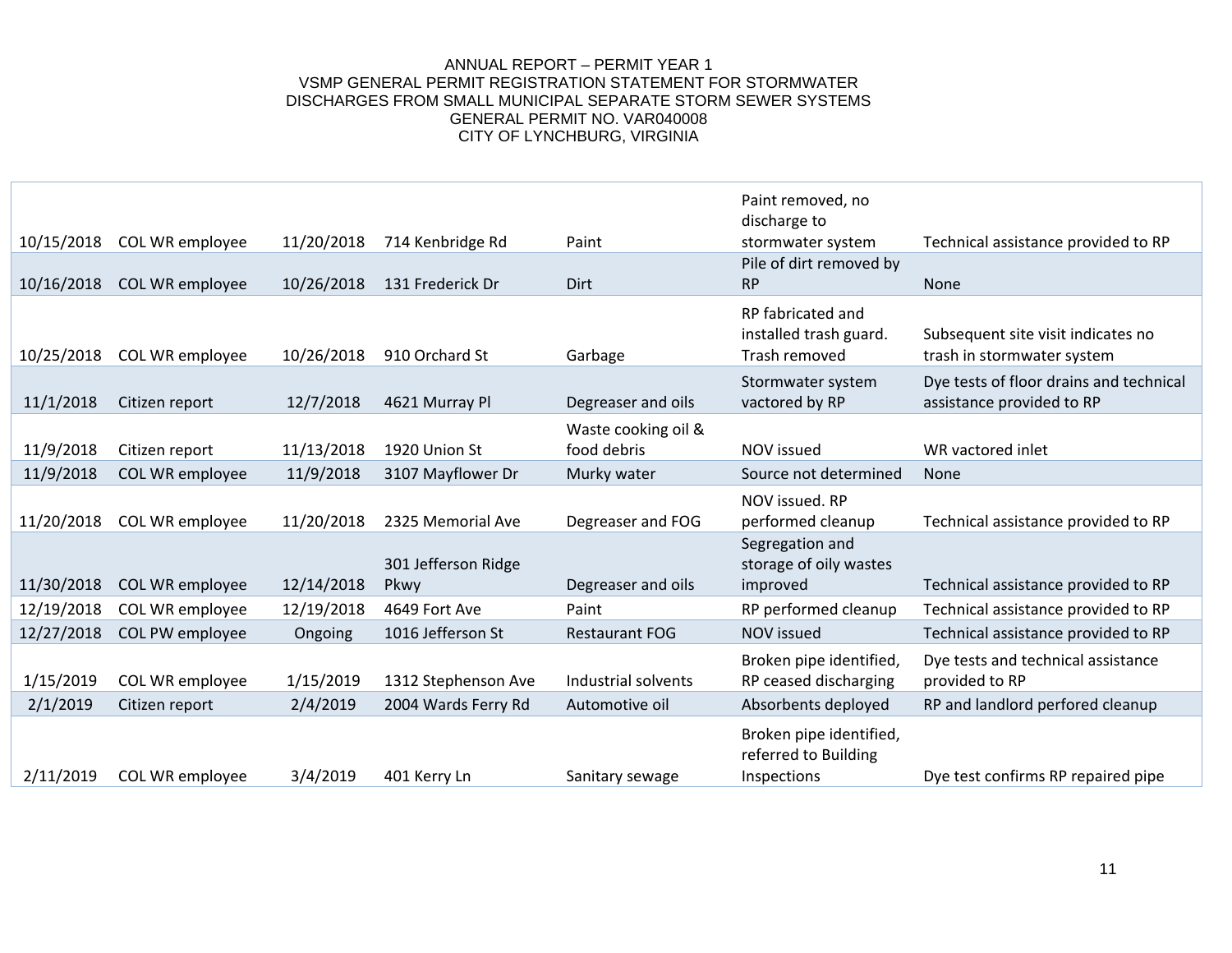| 3/1/2019  | COL IT employee                        | 5/19/2019 | 901 Perrymont Ave                     | Sump pump, possibly<br>with illicit connection | <b>NOV</b> issued                                              | No response to NOV from RP but<br>discharge has ceased |
|-----------|----------------------------------------|-----------|---------------------------------------|------------------------------------------------|----------------------------------------------------------------|--------------------------------------------------------|
| 3/2/2019  | COL WR employee                        | 3/7/2019  | 12xx Langhorne Rd                     | Electric transformer<br>fluid                  | Fire Hazmat and<br>cleanup contractor<br>responded             | Multiple inspections of stream by WR                   |
| 3/8/2019  | Citizen report                         | 3/12/2019 | 3618 Sunset Dr                        | Sanitary sewage                                | Broken pipe identified,<br>referred to Building<br>Inspections | Technical assistance provided to RP                    |
| 3/13/2019 | COL WR employee                        | 3/13/2019 | 5809 Rhonda Rd                        | Hydraulic oil                                  | Absorbents deployed                                            | Technical assistance provided to RP                    |
| 3/13/2019 | COL WR employee                        | 3/13/2019 | 3000 Campbell Ave                     | Vegetative debris                              | Street cleanup by RP                                           | Technical assistance provided to RP                    |
| 3/15/2019 | Citizen report                         | 3/15/2019 | 3908 Peakland Pl                      | Swimming pool                                  | Discharge redirected to<br>vegetation                          | Technical assistance provided to RP                    |
| 3/21/2019 | <b>COL Emergency</b><br>communications | 3/21/2019 | Hiway 29S at Odd<br><b>Fellows Rd</b> | Gasoline spill                                 | Fire Hazmat deployed<br>absorbents                             | Discharge to stream reported to DEQ                    |
| 3/21/2019 | <b>COL Emergency</b><br>communications | 3/21/2019 | Hiway 501 N at Graves<br>Mill Rd      | Gasoline spill                                 | Fire Hazmat deployed<br>absorbents                             | Discharge to stream reported to DEQ                    |
| 3/21/2019 | COL WR employee                        | 3/21/2019 | 9xx Church St                         | Mud from utility<br>construction               | RP required to improve<br>practices                            | Technical assistance provided to RP                    |
| 3/25/2019 | COL WR employee                        | Ongoing   | 3516 Campbell Ave                     | Trash                                          | Partial cleanup<br>performed by RP, City<br>PW cleaned up ROW  | Technical assistance provided to RP                    |
| 3/27/2019 | COL WR employee                        | 3/27/2019 | 1600 Wards Ferry Rd                   | Waste cooking oil &<br>food debris             | Cleanup performed by<br>RP and WR                              | Letters sent to residents of townhome<br>complex by WR |
| 4/3/2019  | COL CD employee                        | 4/5/2019  | 1971 University Blvd                  | Dirt                                           | Cleanup performed by<br><b>RP</b>                              | Technical assistance provided to RP                    |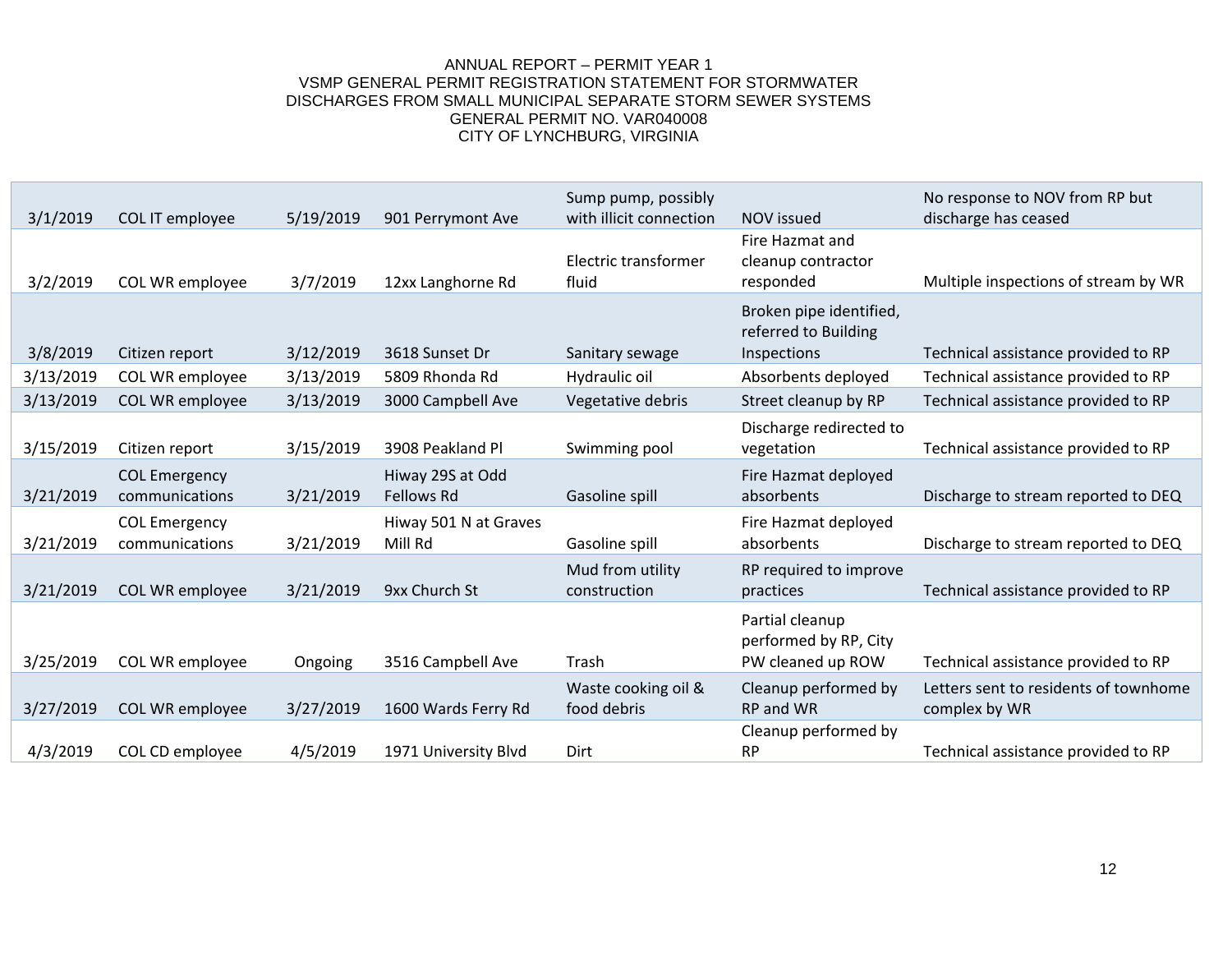| 4/9/2019  | <b>COL Emergency</b><br>communications | 4/9/2019  | James River                  | Foam                                  | Source not determined,<br>origin is on Amherst<br>side of river              | Referred to VDEQ and Amherst<br>County               |
|-----------|----------------------------------------|-----------|------------------------------|---------------------------------------|------------------------------------------------------------------------------|------------------------------------------------------|
| 4/15/2019 | Citizen report                         | 4/15/2019 | 2303 Bedford Ave             | Pressure washing<br>washwater         | Washwater diverted<br>and inlets cleaned by<br><b>RP</b>                     | Technical assistance provided to RP                  |
| 4/16/2019 | COL WR employee                        | 4/16/2019 | 2500 Memorial Ave            | <b>Exterior cleaning</b><br>washwater | Washwater collected<br>and properly disposed<br>of by RP                     | Technical assistance provided to RP                  |
| 4/18/2019 | COL WR employee                        | 4/19/2019 | 2408 Wards Rd                | Constant flow of<br>water             | Determined to be<br>groundwater                                              | Dye tests and technical assistance<br>provided to RP |
| 4/25/2019 | COL CD employee                        | 4/25/2019 | 1019 Rivermont Ter           | Steam roller water                    | Determined to be<br>potable water<br>intentionally leaking<br>from equipment | <b>None</b>                                          |
| 4/30/2019 | Citizen report                         | 4/30/2019 | 4119 Boonsboro Rd            | Trash compactor<br>liquids            | Wastes mopped up and<br>compactor repaired                                   | Technical assistance provided to RP                  |
| 5/1/2019  | <b>COL Emergency</b><br>communications | 5/1/2019  | 3700 Candlers<br>Mountain Rd | Diesel fuel                           | Fire Hazmat and<br>cleanup contractor<br>responded                           | Technical assistance provided to RP                  |
| 5/8/2019  | COL WR employee                        | 5/8/2019  | 203 9th St                   | Construction waste                    | Cleanup performed by<br><b>RP</b>                                            | Technical assistance provided to RP                  |
| 5/13/2019 | COL WR employee                        | 5/14/2019 | 6224 Old Mill Rd             | Swimming pool                         | Not an illicit discharge                                                     | None                                                 |
| 5/14/2019 | Citizen report                         | 5/28/2019 | 604 Euclid Ave               | Laundry washwater                     | RP rerouted washwater<br>to basement sink                                    | Technical assistance provided to RP                  |
| 5/16/2019 | COL WR employee                        | 5/16/2019 | 600 Main St                  | Potting clay<br>washwater             | RP changed floor mat<br>cleaning process                                     | Technical assistance provided to RP                  |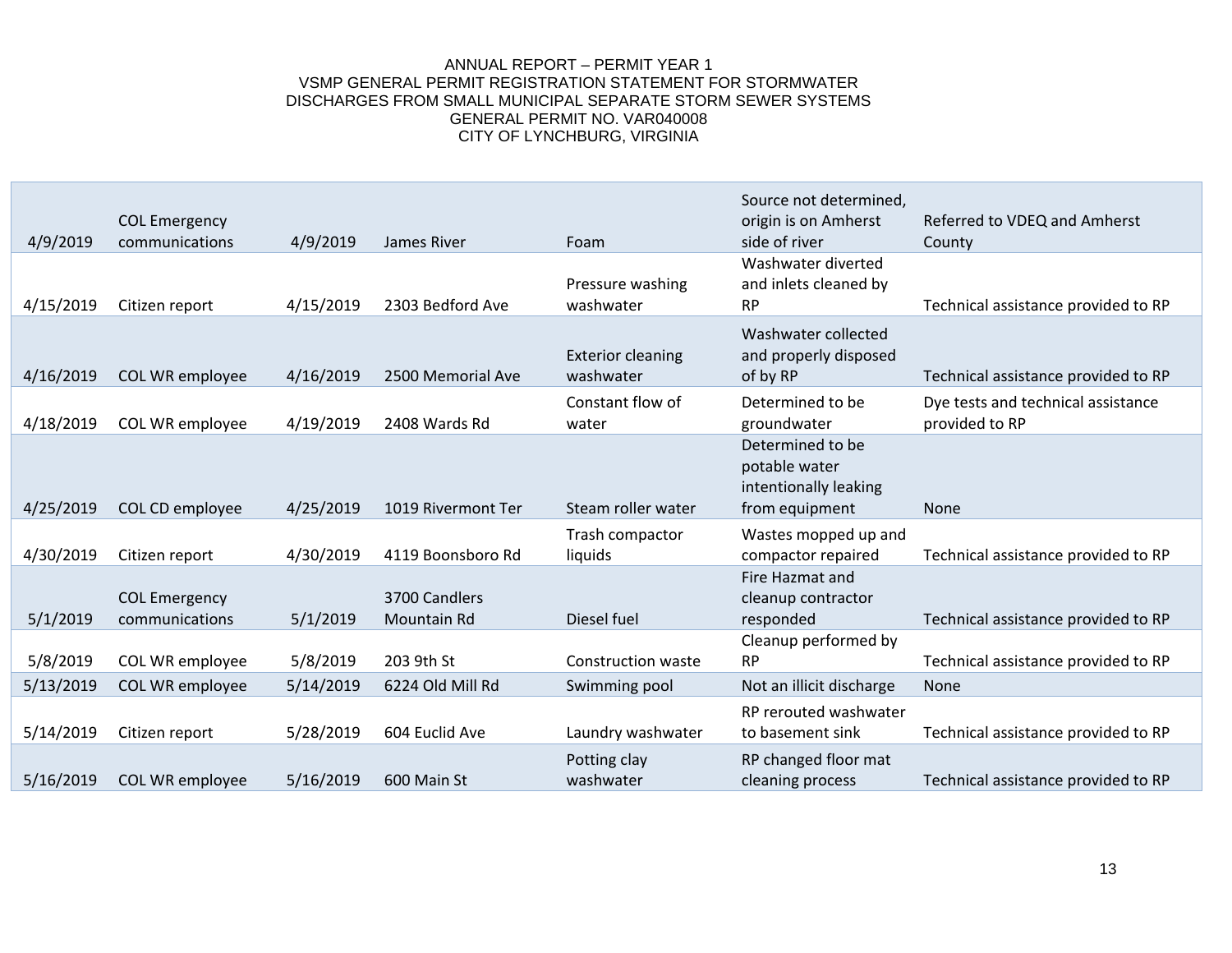| 5/17/2019 | COL CD employee | 5/17/2019 | 828 Main St           | Pressure washing<br>washwater                                                 | Cleanup and disposal<br>by RP                                                 | Technical assistance provided to RP                              |
|-----------|-----------------|-----------|-----------------------|-------------------------------------------------------------------------------|-------------------------------------------------------------------------------|------------------------------------------------------------------|
| 5/21/2019 | COL WR employee | 5/23/2019 | 1208 Krise Cir        | Mulch, stone and<br>lumber                                                    | Cleanup performed by<br><b>RP</b>                                             | Technical assistance provided to RP                              |
| 5/22/2019 | COL PW employee | 7/8/2019  | 101 Breckenbridge St  | Pesticides                                                                    | Contaminated soil<br>removed by PW                                            | Disturbed area reseeded                                          |
| 5/22/2019 | COL WR employee | 9/13/2019 | 58 West Princeton Cir | Household greywater                                                           | Referred to VDH and<br><b>COL Code Compliance</b>                             | New plumbing connections made by<br><b>RP</b>                    |
| 5/23/2019 | COL WR employee | 5/28/2019 | 4010 Wards Rd         | Trash compactor<br>liquids, FOG, trash                                        | RP's clean up area and<br>perform pressure<br>washing under WR<br>supervision | Technical assistance provided to RP                              |
| 5/24/2019 | COL PW employee | 5/24/2019 | 2051 Concord Turnpike | Motor oil                                                                     | Cleanup performed by<br>RP, PW and WR                                         | Technical assistance provided to RP                              |
| 5/24/2019 | Citizen report  | 7/18/2019 | 3720 Cohen Pl         | Improper disposal to<br>sanitary and<br>stormwater of<br>industrial chemicals | Not founded                                                                   | Referred to VDEQ for coverage under<br>general stormwater permit |
| 5/28/2019 | COL WR employee | 5/29/2019 | 102 Dreaming Creek Dr | Household greywater                                                           | Referred to VDH and<br><b>COL Code Compliance</b>                             | Not founded                                                      |
| 5/28/2019 | COL WR employee | 6/12/2019 | 104 Dreaming Creek Dr | Household greywater                                                           | Referred to VDH and<br><b>COL Code Compliance</b>                             | VDH issues NOAV, greywater diverted<br>to septic system          |
| 5/29/2019 | <b>COL Fire</b> | 5/29/2019 | 12th Street           | Diesel fuel                                                                   | Fire Hazmat and PW<br>deploy absorbents                                       | PW performed street cleanup                                      |
| 5/30/2019 | Citizen report  | 5/31/2019 | 4119 Boonsboro Rd     | Trash compactor<br>liquids                                                    | NOV issued. RP<br>performed cleanup                                           | RP performed more extensive repairs<br>to compactor              |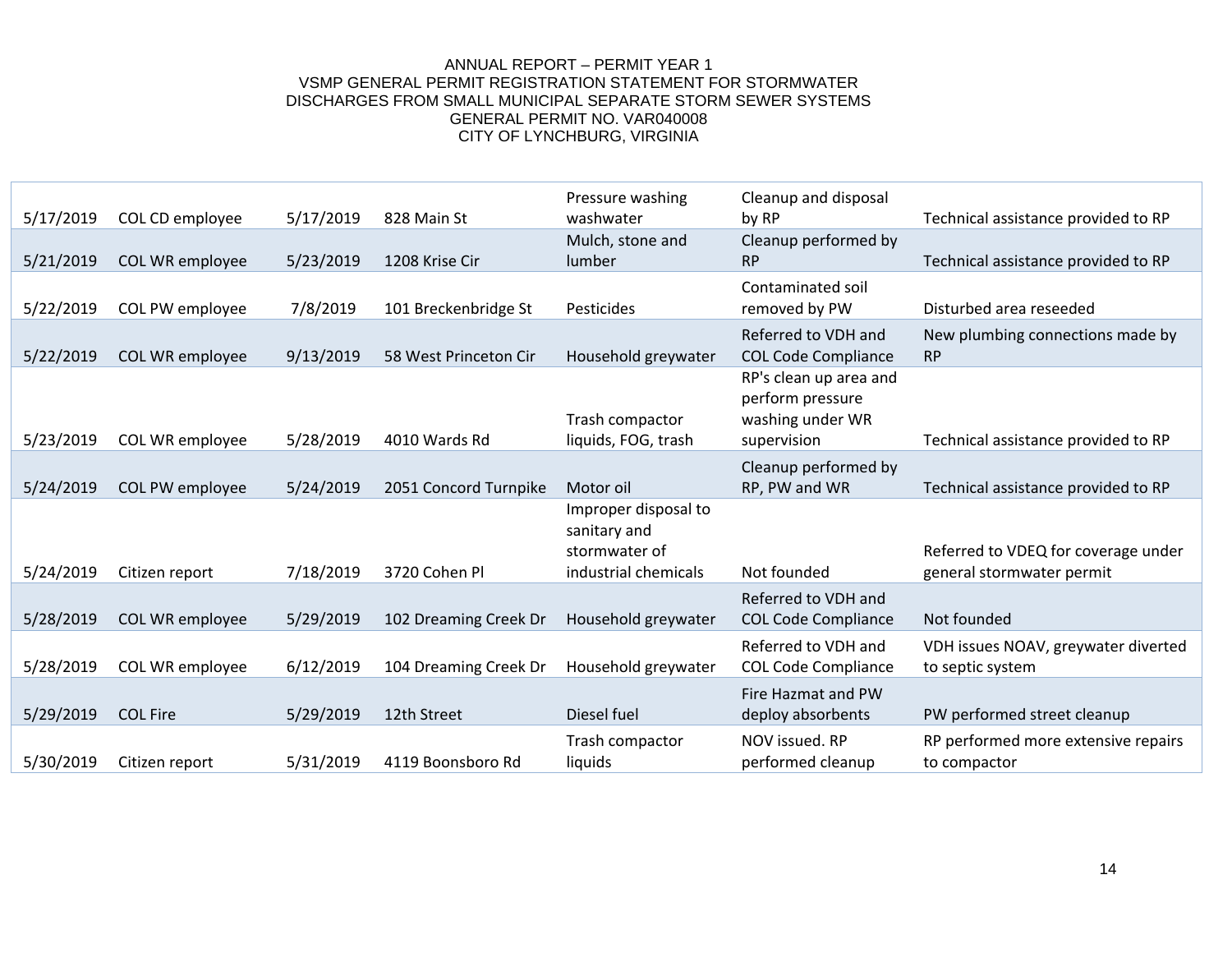| 5/31/2019 | COL WR employee | 7/9/2019  | 1107 Wards Ferry Rd   | Household greywater                   | Referred to VDH and<br><b>COL Code Compliance</b>              | Pending enforcement action by CC    |
|-----------|-----------------|-----------|-----------------------|---------------------------------------|----------------------------------------------------------------|-------------------------------------|
| 6/5/2019  | COL WR employee | 6/10/2019 | 601 Main St           | <b>Exterior cleaning</b><br>washwater | NOV issued                                                     | Technical assistance provided to RP |
|           |                 |           |                       |                                       | WR performed street<br>cleanup with                            |                                     |
| 6/5/2019  | COL PW employee | 6/5/2019  | 8xx Church St         | Hydro excavate mud                    | jetter/vactor                                                  | <b>None</b>                         |
| 6/26/2019 | COL WR employee | 6/26/2019 | 1700 Memorial Ave     | Concentrated salt<br>brine            | Investigated stream for<br>damage, none found                  | Discharge to stream reported to DEQ |
| 6/28/2019 | COL WR employee | 6/28/2019 | 1805 Concord Turnpike | <b>HVAC</b><br>cleaner/degreaser      | Cleanup performed by<br>RP and WR                              | Technical assistance provided to RP |
|           |                 |           |                       |                                       | WR and contractor<br>performed sanitary<br>sewer extension and |                                     |
| 6/28/2019 | COL WR employee | 7/31/2019 | 3405 Fort Ave         | Sanitary sewage                       | tie-in                                                         | Reported to VDEQ as SSO             |

Assessment: Education and training will continue to be provided to City staff and the public in order to facilitate the reporting of illicit discharges. Water quality monitoring equipment as well as other means will also continue to be used in order to assist in determining the source of illicit discharges.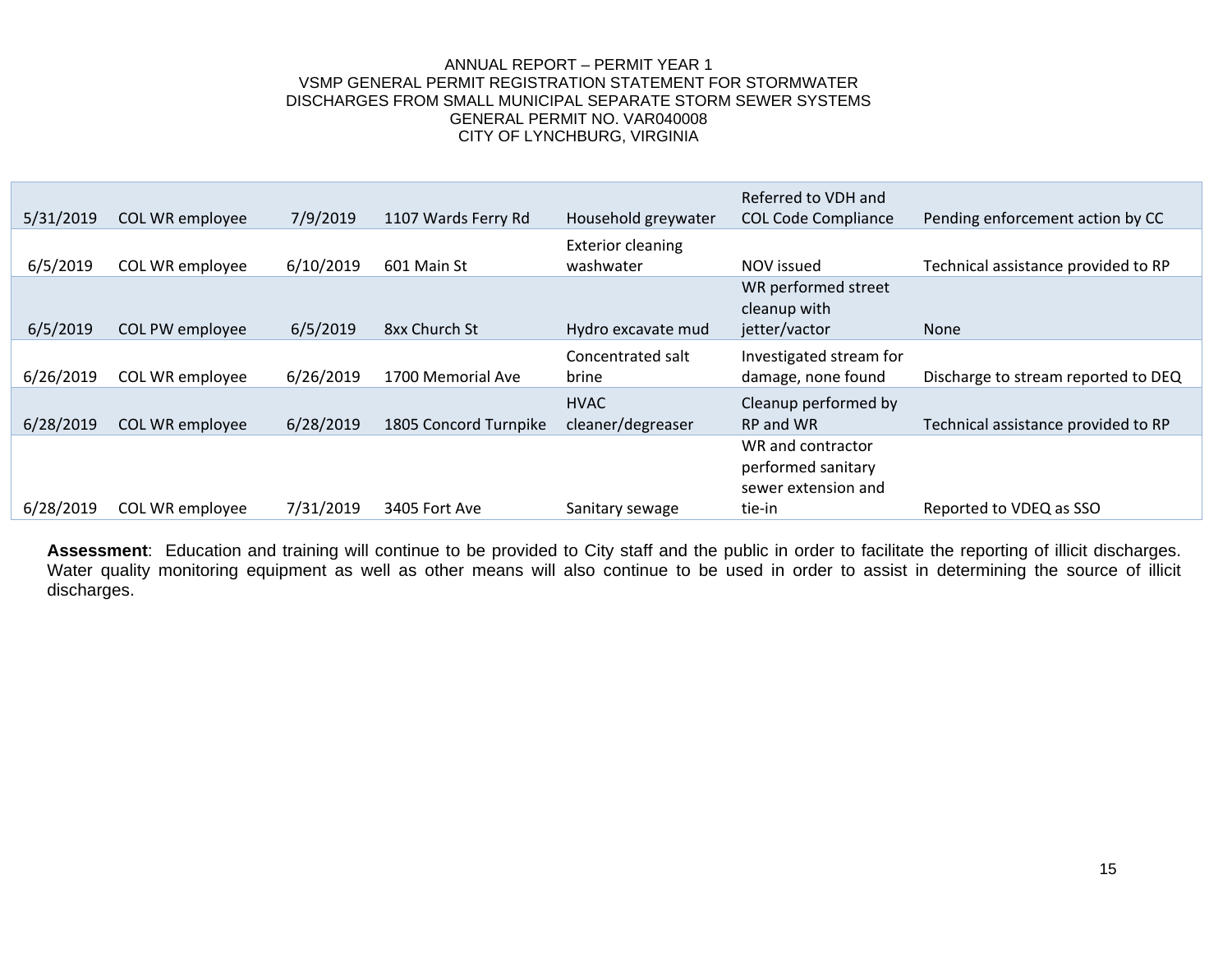## **MCM 4 Construction site stormwater runoff control.**

## **Implement and enforce the Erosion and Sediment Control program and ordinance**

The City of Lynchburg has continued to implement an Erosion and Sediment Control program in addition to becoming the VSMP Program Authority July 1, 2014. This program is coordinated by the Department of Community Development. The City implemented the use of a VSMP Administrative Guidance Manual that outlines the administrative requirements to implement and enforce the erosion and sediment control regulations and includes guidance for reviewing stormwater pollution prevention plans (SWPPPs), obtaining and releasing of bonds, completing site inspections, reporting and recordkeeping, enforcement, and long-term maintenance and inspection programs. This document is located on the City's website at http://www.lynchburgva.gov/zoning-naturalresources.

The following is a summary of the land-disturbing activities during PY 1:

| <b>Land Disturbance Activities</b>      | Totals |
|-----------------------------------------|--------|
| # Erosion Control Inspections Completed | 2093   |
| #48-Hour ESC Inspections Completed      | 2035   |
| # Notice to Complies Issued             | 15     |
| # Stop Work Orders Issued               | 15     |

The following is a summary of enforcement actions taken during PY 1:

| # SWO<br><b>Issued</b> | <b>Issue</b>                         |
|------------------------|--------------------------------------|
|                        | Land disturbance without a permit    |
|                        | Failure to maintain ESC measures     |
|                        | Missing administrative documentation |

**Assessment**: The Erosion and Sediment Control program is effective at managing site development and land disturbance projects to protect water quality. Implementation and enforcement of this program will be continued.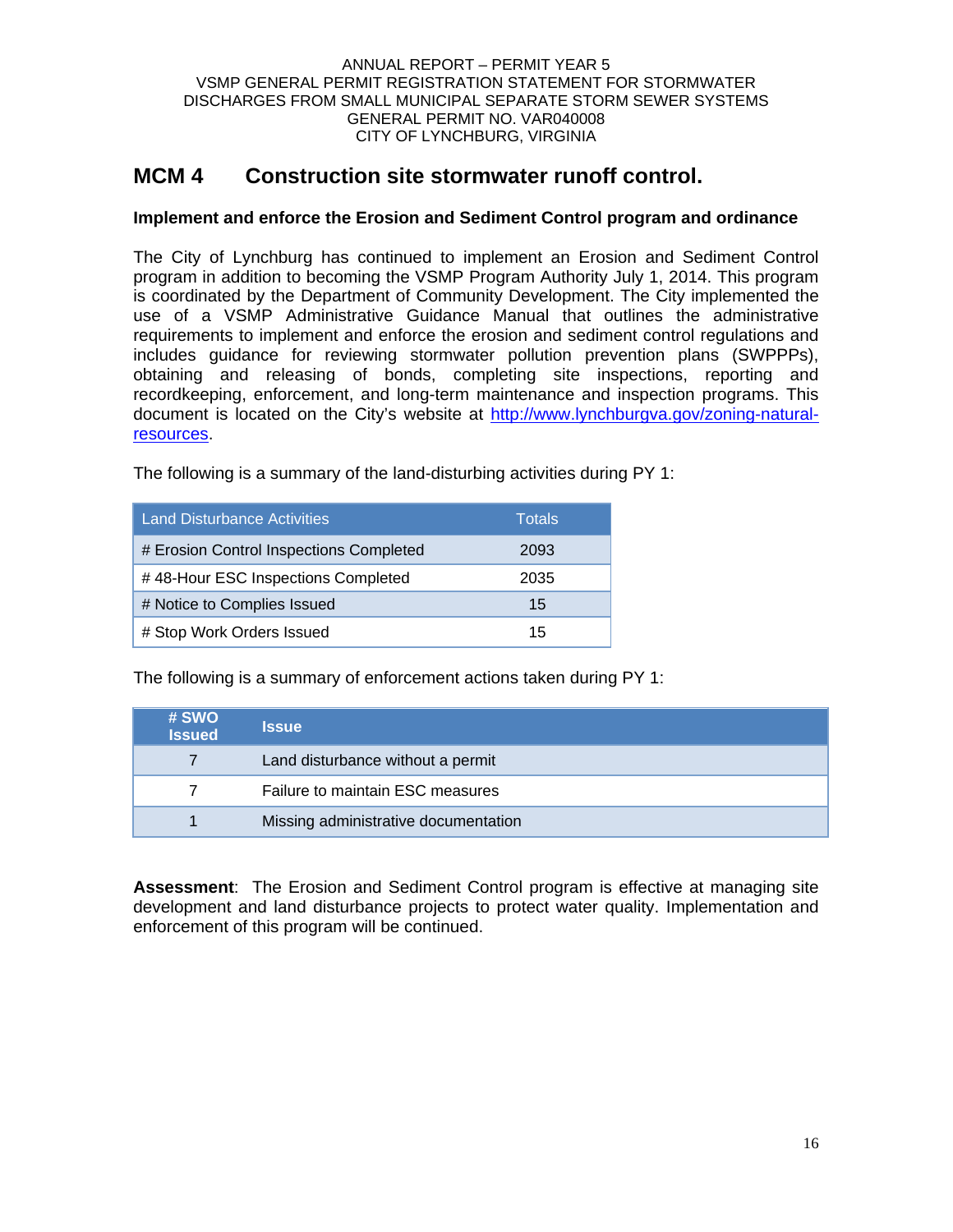## **MCM 5 Post-Construction stormwater management in new development and development on prior developed lands.**

## **Privately Owned Stormwater Management Facilities**

As of June 30, 2019, the City had conducted 53 inspections on privately owned stormwater management facilities. Inspection results were reported to the facility owners. DWR continually monitors and has an open communication with the facility owners to follow the progress of each stormwater management facility in need of repair. No enforcement action was initiated during PY1.

## **Publically Owned Stormwater Management Facilities**

As of June 30, 2019, the City had conducted 125 inspections of publically owned or operated stormwater management facilities.

## **Maintenance Reporting**

The City performed the following maintenance activities on publically owned stormwater management facilities during PY1. This list does not include scheduled maintenance work.

| <b>Maintenance</b><br><b>Activities</b> | <b>Issue</b>                                                                     |
|-----------------------------------------|----------------------------------------------------------------------------------|
| 3                                       | Pond dredging of accumulated sediment                                            |
|                                         | Repair of erosion on access road required minor grading and stone<br>replacement |
|                                         | Detention pond rehabilitation                                                    |
|                                         | Bioretention rehabilitation                                                      |

## **Reporting Confirmation to the Virginia Construction SWGP Database**

*The City of Lynchburg confirms that, we the permittee, has submitted stormwater facility information through the Virginia Construction Stormwater General Permit database for those land disturbing activities for which the permittee was required to obtain coverage under the General VPDES Permit for Discharges of Stormwater from Construction Activities in accordance with Part I E 5 (f).* 

## **Reporting Confirmation to the DEQ BMP Warehouse**

*The City of Lynchburg confirms that, we the permittee, has electronically reported stormwater management facilities using the DEQ BMP Warehouse in accordance with Part I E 5 (g). BMPs were reported on September 26, 2019.* 

**Assessment**: The VSMP program is an effective program to manage post-construction stormwater runoff from land disturbance projects and protect water quality. Implementation and enforcement of this program will be continued.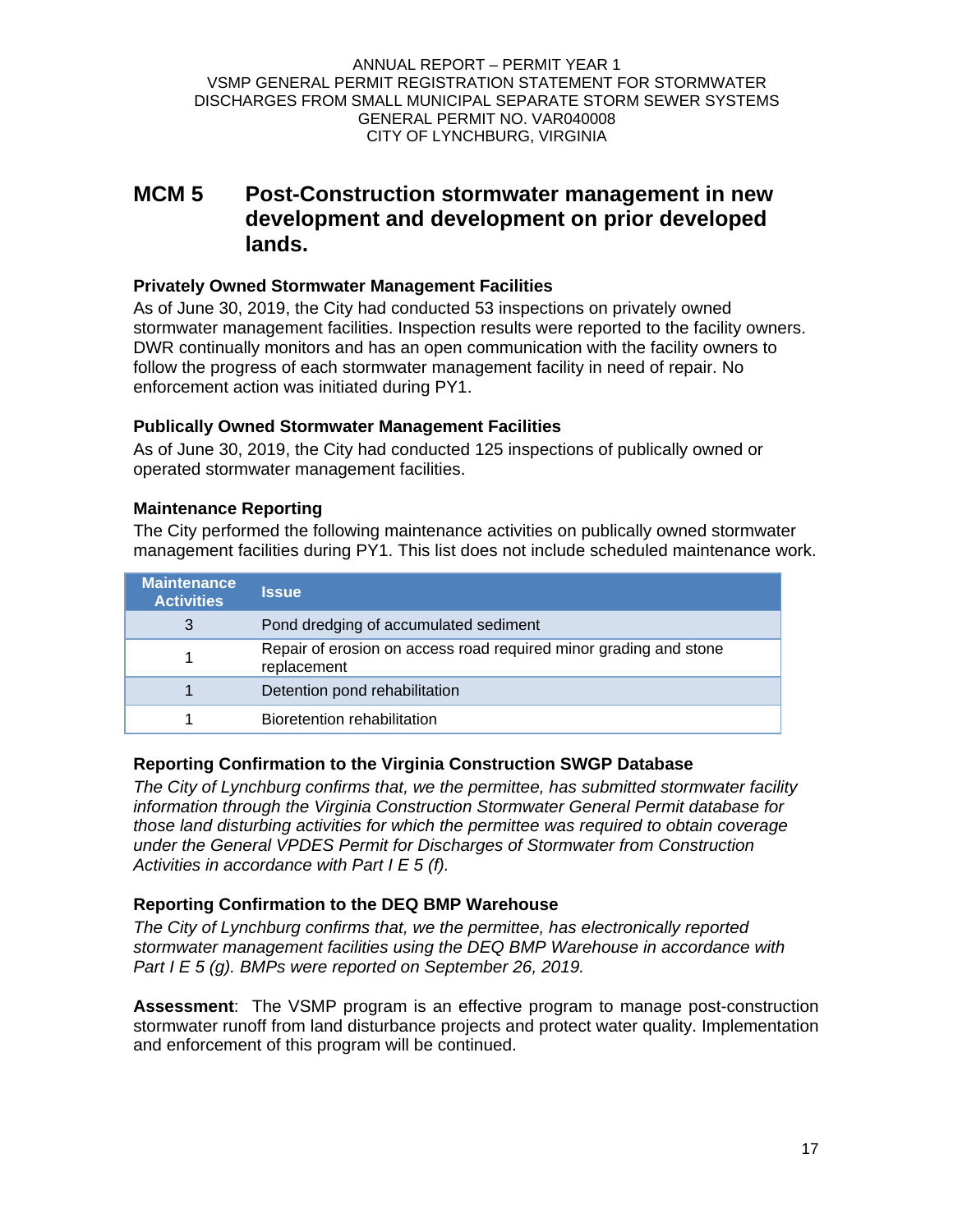## **MCM 6 Pollution prevention/good housekeeping for municipal operations.**

## **Operations and maintenance standard operating procedures**

The City has operated by a set of standard operating procedures that seek to minimize or prevent pollution discharge from certain municipal operations titled "SOPs for Pollution Prevention Water Quality and Good Housekeeping". The procedures cover fertilizer/pesticide/herbicide handling and lawn care operations, BMP maintenance criteria, road maintenance, vehicle maintenance and storage, petroleum/chemical handling, spill response and clean up and general housekeeping items. Applicable employees have received and will continue to receive training on these procedures.

In addition, the City will use the *Rain Check – Stormwater Pollution prevention for MS4* (a product of Excal Visual LLP) as an additional resource to further enforce the need to follow the SOPs and each employees role in pollution prevention.

There were no new operational procedures written or modified during PY1.

**Assessment**: The SOPs will be reviewed annually for effectiveness and updated on an as needed basis.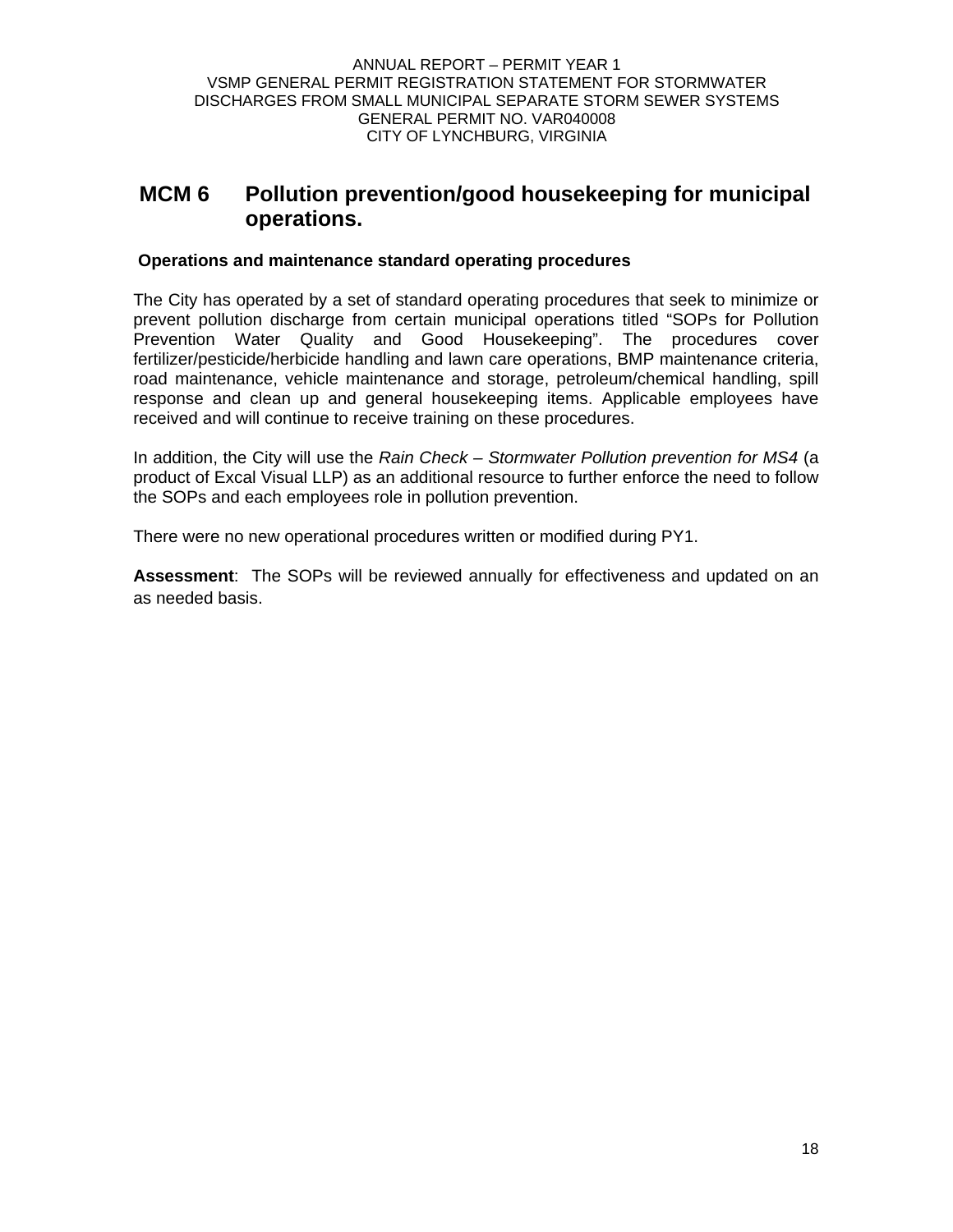## **Municipal facility pollution prevention and good housekeeping.**

The City has SWPPPs implemented at the following facilities:

|    | Facility                                         | <b>Dept</b> | Plan Implemented                | <b>Modification to</b><br>the SWPPP | Is this a new<br>SWPPP? |
|----|--------------------------------------------------|-------------|---------------------------------|-------------------------------------|-------------------------|
|    | Public Works Administration Storage Yard/Fleet   | <b>PW</b>   | Implemented<br><b>June 2017</b> | <b>No</b>                           | No.                     |
| 2  | <b>Chambers Street Storage Yard</b>              | <b>PW</b>   | Implemented<br><b>June 2017</b> | <b>No</b>                           | No.                     |
| 3  | Graves Mill Storage Yard                         | <b>PW</b>   | Implemented<br><b>June 2017</b> | <b>No</b>                           | No.                     |
| 4  | <b>Rutherford Facility/Storage</b>               | <b>PW</b>   | Implemented<br>June 2017        | <b>No</b>                           | No.                     |
| 5. | Peaks View Park Storage and Maintenance Facility | PW/P&R      | Implemented<br><b>June 2017</b> | <b>No</b>                           | No                      |
| 6  | <b>Refuse Maintenance Facility</b>               | <b>PW</b>   | Implemented<br>June 2017        | No                                  | <b>No</b>               |
| 7  | Fire Station #7 Maintenance Facility             | Fire        | Implemented<br><b>June 2017</b> | <b>No</b>                           | No.                     |
| 8  | Lynchburg City Schools Maintenance Facility      | Schools     | Implemented<br><b>June 2017</b> | No.                                 | No.                     |

### **Summary of any SWPPP modification**

There were no modifications made to the SWPPPs nor were any sites delisted during PY1.

**Assessment**: The SWPPP documents will be updated annually or on an as needed basis. Annually city staff will review changes to operations at any facility to determine if the SWPPP is still required if the activity has ceased or if activities have commenced at a facility that would require the development of a SWPPP. This will be an effective measure to minimize or prevent pollution from municipal facilities.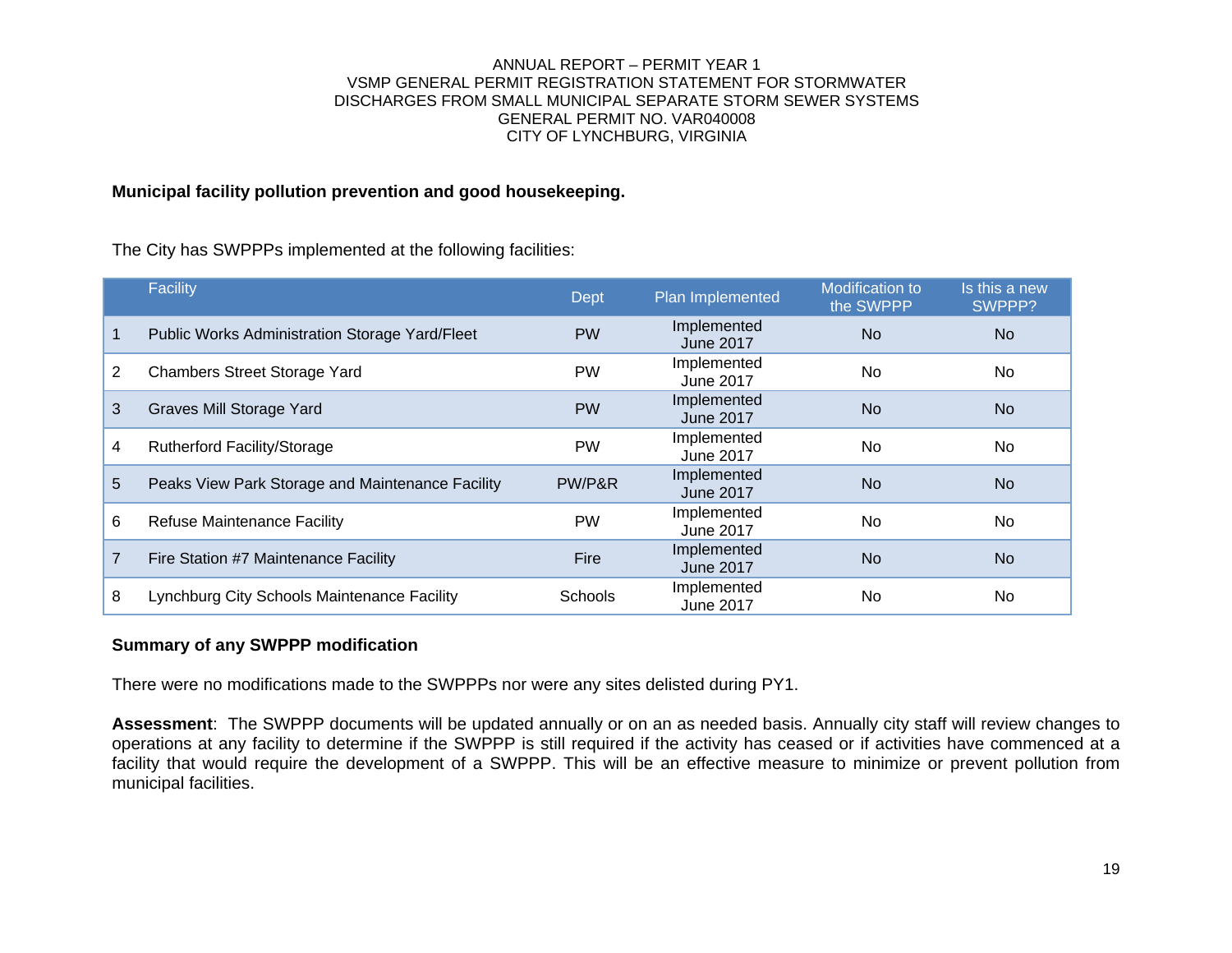## **Identification and Development of Nutrient Management Plans (NMP)**

A total of 27.81 acres are covered by a NMP which is 100% of the acres identified. A summary of the locations and required information is listed below.

| <b>Site</b><br>No. | <b>Location</b>                       | <b>Total</b><br><b>Ac</b> | Lat/Long        | <b>Acres</b><br><b>Implemented</b> | <b>Date</b><br><b>Implemented</b> |
|--------------------|---------------------------------------|---------------------------|-----------------|------------------------------------|-----------------------------------|
| $\mathbf{1}$       | Miller Park                           | 1.24                      | -79.159, 37.403 | 1.24                               | 7/1/2015                          |
| $\overline{2}$     | <b>City Stadium</b>                   | 2.28                      | -79.166, 37.393 | 2.28                               | 11//1/2017                        |
| 3                  | <b>River Front Park</b>               | 1.67                      | -79.138, 37.414 | 1.67                               | 11/1/2017                         |
| 4                  | <b>Blackwater Creek Athletic Area</b> | 1.72                      | -79.184, 37.406 | 1.72                               | 6/30/16                           |
| 5                  | <b>Peaks View Park</b>                | 4.45                      | -79.228, 37.421 | 4.45                               | 6/30/15                           |
| 6                  | P.L. Dunbar Middle School             | 2.07                      | -79.145, 37.408 | 2.07                               | 6/30/15                           |
| $\overline{7}$     | Linkhorne Middle School               | 4.32                      | -79.191, 37.418 | 4.32                               | 6/30/15                           |
| 8                  | Sandusky Middle School                | 3.84                      | -79.204, 37.379 | 3.84                               | 6/30/15                           |
| 9                  | Heritage High School                  | 3.05                      | -79.206, 37.359 | 3.05                               | 6/30/15                           |
| 10                 | E.C. Glass High School                | 3.17                      | -79.169, 37.406 | 3.17                               | 6/30/15                           |
|                    | TOTAL                                 | 27.81                     |                 | 27.81                              |                                   |

There were no new sites identified during PY1 that required the development of a NMP.

**Assessment**: The plans will be evaluated on an as needed basis to determine effectiveness. Additional properties that are determined to require a NMP due to the need of nutrient application during this permit cycle will be documented and a NMP subsequently developed.

## **Training Program**

During PY 1, the City continued to implement a training program aimed to provide training to applicable employees. The following outlines the training program:

1. Recognition and reporting of Illicit Discharges

All appropriate field employees are to participate in biennial training in the recognition and reporting of illicit discharges. The City will utilize a power point presentation that will provide a description of what are illicit discharges, how to identify them and how to report an illicit discharge.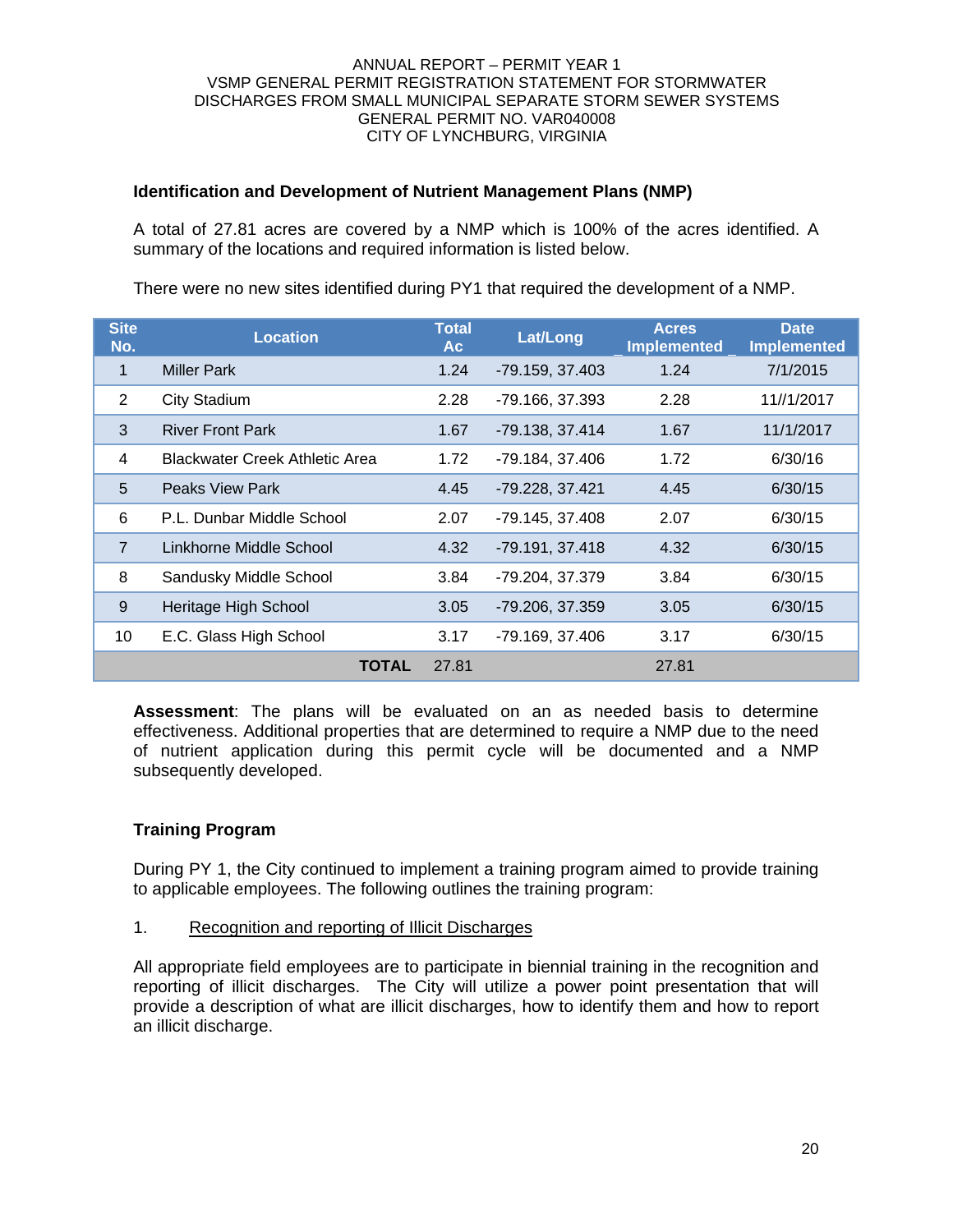## Schedule and Documentation:

The training will be held in PY 1, PY 3, and PY 5. These events will continue to be in the spring of the year to coincide with standing training performed by City staff. A roster will be kept of employees who have received this training for a period of three years.

### Identified Department/Divisions to receive training:

| <b>Department</b>            | <b>Division(s)</b>                                              |
|------------------------------|-----------------------------------------------------------------|
| <b>Public Works</b>          | <b>All Divisions</b>                                            |
| <b>Water Resources</b>       | <b>Utility Line Techs</b>                                       |
| Parks & Recreation           | Parks Services, Recreation Services                             |
| <b>Community Development</b> | Building Inspections, Planning, Zoning and Natural<br>Resources |
| <b>Fire Department</b>       | <b>Hazmat Team</b>                                              |
| <b>Schools</b>               | <b>Facility and Transportation</b>                              |

## 2. Pollution Prevention/Good Housekeeping

All appropriate employees participate in biennial training on pollution prevention and good housekeeping practices for municipal facilities. Targeted employees will be those that work on road, street and parking lot maintenance; and those in and around maintenance and public works facilities and recreational facilities. The document "SOPs for Pollution Prevention Water Quality and Good Housekeeping" will provide the basis for this training as discussed in sub-section 6.1 above. The City will also utilize the *Rain Check – Stormwater Pollution prevention for MS4* DVD (a product of Excal Visual LLP) that will cover various best management practices and show employees how to perform good housekeeping practices such as spill response, vehicle fueling and maintenance, and materials management.

## Schedule and Documentation:

The training will be held in PY 1, PY 3 and PY 5. These events will continue to be in the spring of the year to coincide with standing training classes and performed by City staff. A roster will be kept of employees who have received this training for a period of three years.

### Identified Department/Divisions to receive training:

| Department             | Division(s)                         |
|------------------------|-------------------------------------|
| <b>Public Works</b>    | All Divisions                       |
| <b>Water Resources</b> | Utility Line Techs                  |
| Parks and Recreation   | Parks Services, Recreation Services |
| <b>Schools</b>         | <b>Facility and Transportation</b>  |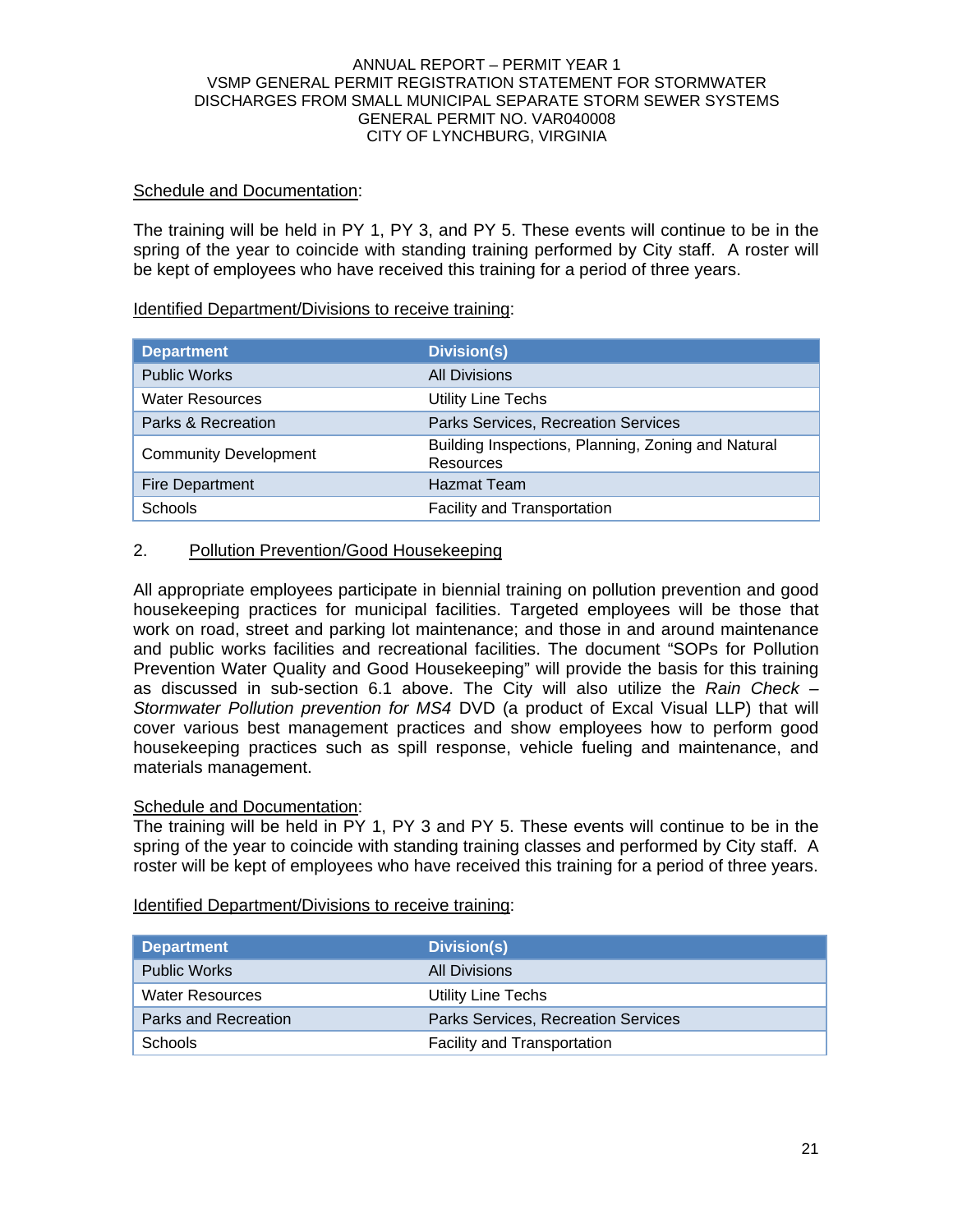## 3. Erosion and Sediment Control (ESC) Certification

All employees and contractors performing work required by the ESC program will be required to have or obtain the appropriate ESC certifications administered by DEQ whether in plan review, inspection, program administration, or as a construction site operator. Certifications will be verified on an annual basis. Any City contractor or thirdparty is required to have or obtain the required certifications as required through the City's procurement of services for such work.

### 4. Virginia Stormwater Management Program (VSMP) Certification

All employees performing work required by the VSMP program will be required to obtain the appropriate VSMP certifications administered by DEQ whether in plan review, inspection, or program administration. Certifications will be verified on an annual basis. Any City contractor or third-party is required to have or obtain the required certifications as required through the City's procurement of services for such work.

### 5. Pesticide and Herbicide Certifications

All employees who apply pesticides and herbicides will be required to obtain the appropriate applicators or technician certifications in accordance with the Virginia Pesticide Control Act. Certifications will be verified on an annual basis.

Any City contractor or third-party will be required to have or obtain the appropriate applicators or technician certifications in accordance with the Virginia Pesticide Control Act as required through the City's procurement of services.

### 6. Emergency Response for Spill Responses

The City employs a Haz-Mat Team of technicians and specialists who have the training and capacity to respond to a variety of emergency spills and incidents regarding hazardous materials. They provide advanced planning and management services for chemical releases and provide the ability to take an offensive approach to unplanned releases of hazardous materials.

The Lynchburg Fire and EMS Department operates in the compliance with governmental regulations and professional standards as required by the Commonwealth of Virginia. Certifications will be verified on an annual basis.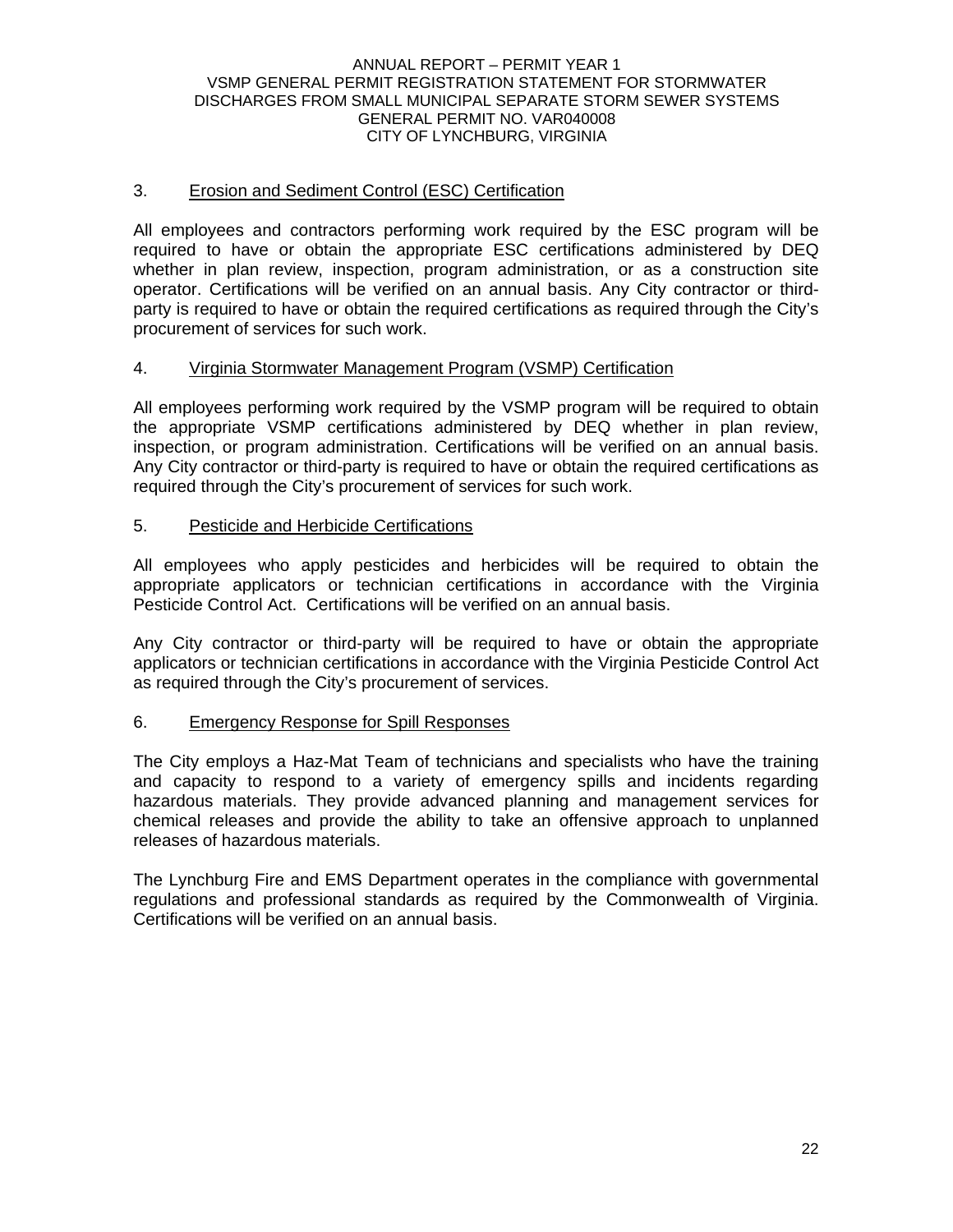Below is a summary of the training provided during PY 1 with the required information.

| <b>Date</b> | <b>Groups</b>                                        | Objective         | # Attendees    |
|-------------|------------------------------------------------------|-------------------|----------------|
| 2/14/2019   | <b>Fire Department Hazmat</b>                        | PP/GH & ID        | 12             |
| 2/19/2019   | <b>Emergency Communications</b>                      | PP/GH & ID        | 10             |
| 2/21/2019   | <b>Fire Department Hazmat</b>                        | PP/GH & ID        | 13             |
| 2/28/2019   | <b>Fire Department Hazmat</b>                        | PP/GH & ID        | 17             |
| 3/1/2019    | <b>Water Resources</b>                               | PP/GH & ID        | 45             |
| 3/4/2019    | <b>Water Resources</b>                               | PP/GH & ID        | 20             |
| 3/4/2019    | Alternates - Parks & Rec and<br><b>Community Dev</b> | PP/GH & ID        | $\overline{2}$ |
| 3/6/2019    | Schools                                              | PP/GH & ID        | 211            |
| 3/11/2019   | <b>Parks and Recreation</b>                          | PP/GH & ID        | 29             |
| 3/11/2019   | Alternates - Water Resources                         | PP/GH & ID        | $\mathbf{1}$   |
| 3/13/2019   | Public Works - Custodial and<br>Engineering          | PP/GH Part 1 & ID | 27             |
| 3/13/2019   | <b>Public Works - Streets</b>                        | PP/GH Part 1 & ID | 26             |
| 3/13/2019   | <b>Alternates - Community Development</b>            | PP/GH Part 1 & ID | 13             |
| 3/14/2019   | <b>Public Works - Grounds</b>                        | PP/GH Part 1 & ID | 32             |
| 3/14/2019   | Public Works - Multiple groups                       | PP/GH Part 1 & ID | 27             |
| 3/19/2019   | <b>Public Works - Refuse</b>                         | PP/GH Part 1 & ID | 24             |
| 3/27/2019   | <b>Parks and Recreation</b>                          | PP/GH & ID        | 11             |
| 3/27/2019   | Parks and Recreation                                 | PP/GH & ID        | 12             |
| 3/27/2019   | Alternates - Water Resources,<br>Comm. Dev, PW       | PP/GH & ID        | 5              |
| 4/10/2019   | Public Works - Custodial and<br>Engineering          | PP/GH Part 2      | 18             |
| 4/10/2019   | <b>Public Works - Streets</b>                        | PP/GH Part 2      | 17             |
| 4/11/2019   | <b>Public Works - Grounds</b>                        | PP/GH Part 2      | 41             |
| 4/11/2019   | Public Works - Bld.<br>Maint/Traffic/Custodial       | PP/GH Part 2      | 31             |
| 4/16/2019   | Public Works - Refuse                                | PP/GH Part 2      | 26             |
| 4/17/2019   | <b>Public Works - Streets</b>                        | PP/GH Part 2      | 23             |

**\***ID refers to Illicit Discharge training. PP/GH refers to Pollution Prevention & Good Housekeeping.

**Assessment**: This activity will be very important so that any employee is knowledgeable in their field of work on how to minimize or prevent pollution.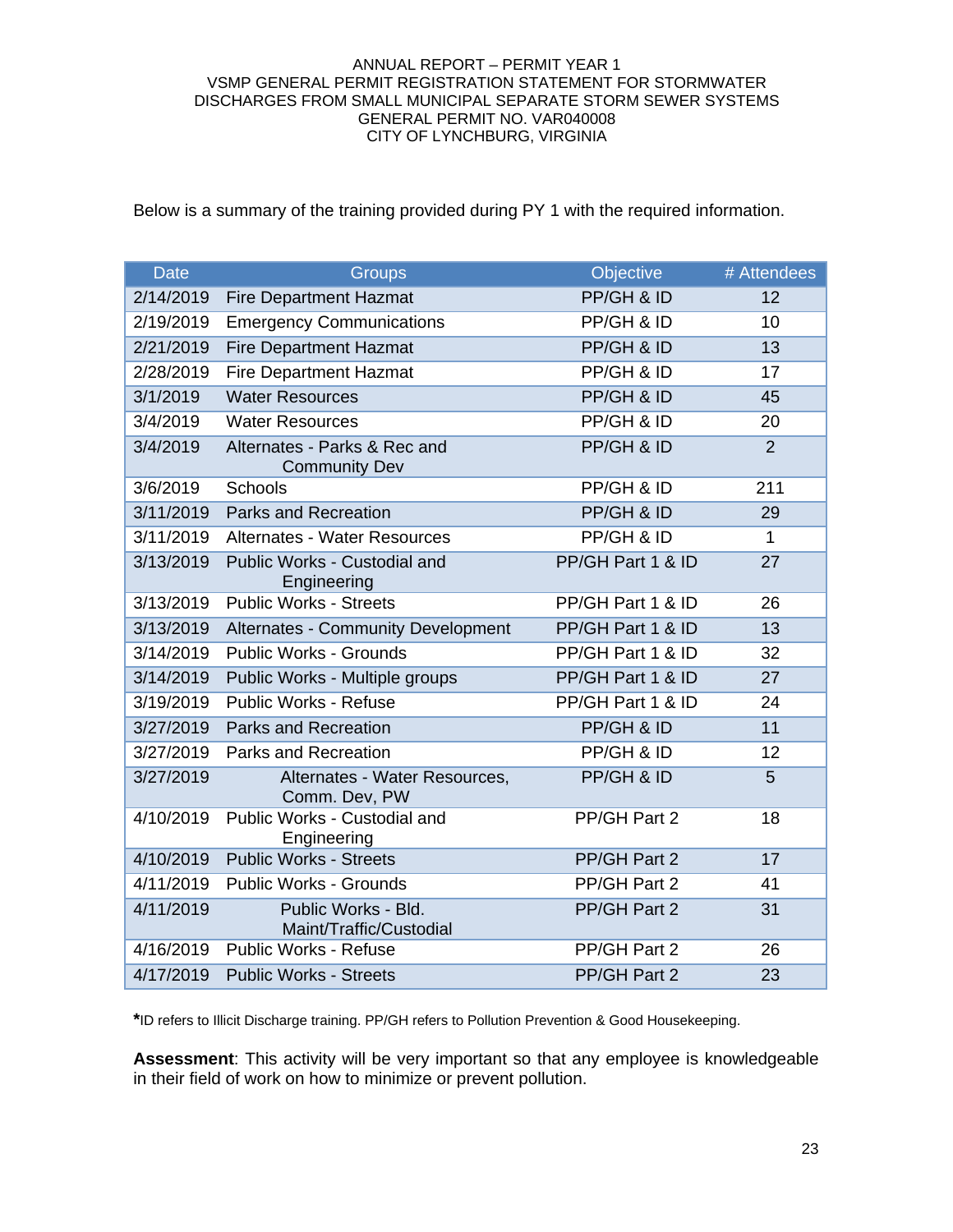## **C Results of Information Collected**

No information was collected in PY1.

## **D Activities Planned for Next Permit Year (PY1)**

Specific activities pertaining to the Minimum Control Measures required for the new 2018 MS4 General Permit will be reported according the schedule in the new permit and its annual reports. Activities are documented in the MS4 Program Plan.

## **E Changes to BMPs or Measurable Goals**

The City updated the goals in the MS4 Program Plan document to address implementation of the new requirements of the new 2018 MS4 General Permit.

## **F Notice of Reliance on Other Government Entities**

The City of Lynchburg does not rely on other government entities for implementation or compliance of this permit.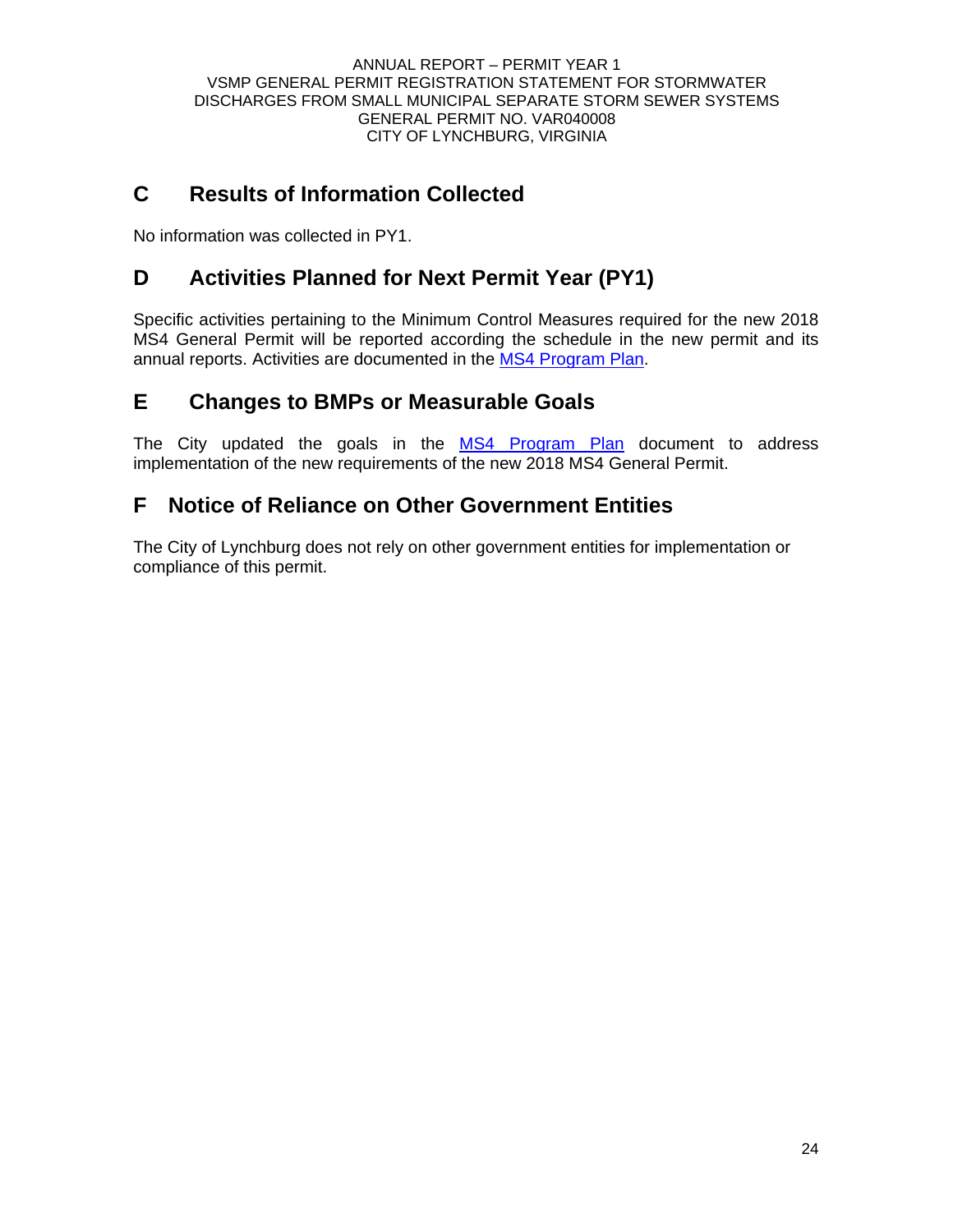## **G Information for applicable TMDL special condition**

## **A. Chesapeake Bay TMDL Action Plan Implementation Update**

In accordance with Part II TMDL Special Conditions for the Chesapeake Bay TMDL, the City has an approved Chesapeake Bay TMDL Action Plan detailing the proposed means and methods of achieving the required 5% reduction goal by the end of the current permit cycle. The City will submit an update TMDL Action Plan by November,1, 2019 detailing the methods used to meet the overall 40% reduction requirement of the 2018 MS4 General Permit. The following is an update on the progress towards meeting the plan and tracking of compliance.

## **Project Implementation Update**

There were no new stormwater management facilities implemented during PY1 towards meeting the Chesapeake Bay TMDL goals.

## **Planned Implementation Projects**

Construction on the Rock Castle Creek Stream Restoration project is scheduled to begin in September 2019. The design of the City Fire Station vegetated filter strip was completed during PY5 and is expected to go to bid during FY20. The City was awarded a Stormwater Local Assistance Fund (SLAF) grant for the Fire Station project.

## **Crediting Update**

During PY1, the City continued calculating Total Nitrogen credits for connections made to the sanitary sewer system that were previously served by a septic system. This calculation was performed consistent with the email memo sent by DEQ, dated June 29, 2015. The average number of people per household is 2.3 per 2010 Census data for the City of Lynchburg. Of the 4 services connected, 3 are within the MS4 area.

|                     | <b>Application</b> | <b>Installation</b> |               | # $of$                     |               |                |
|---------------------|--------------------|---------------------|---------------|----------------------------|---------------|----------------|
| <b>Location</b>     | <b>Date</b>        | <b>Date</b>         | <b>Status</b> | <b>Persons</b>             | <b>Credit</b> | <b>Comment</b> |
| 211 Pearson Drive   | 12/17/2018         | 12/20/2018          | Complete      | 2.3                        | 8.28          | within MS4     |
| 1222 Lakeview Drive | 2/13/2019          | 2/14/2019           | Complete      | 2.3                        | 8.28          | within MS4     |
| 1000 Sandusky Drive | 3/28/2019          | 4/2/2019            | Complete      | 2.3                        | 8.28          | within MS4     |
|                     |                    |                     |               | <b>TN Removal (lbs/yr)</b> | 24.84         |                |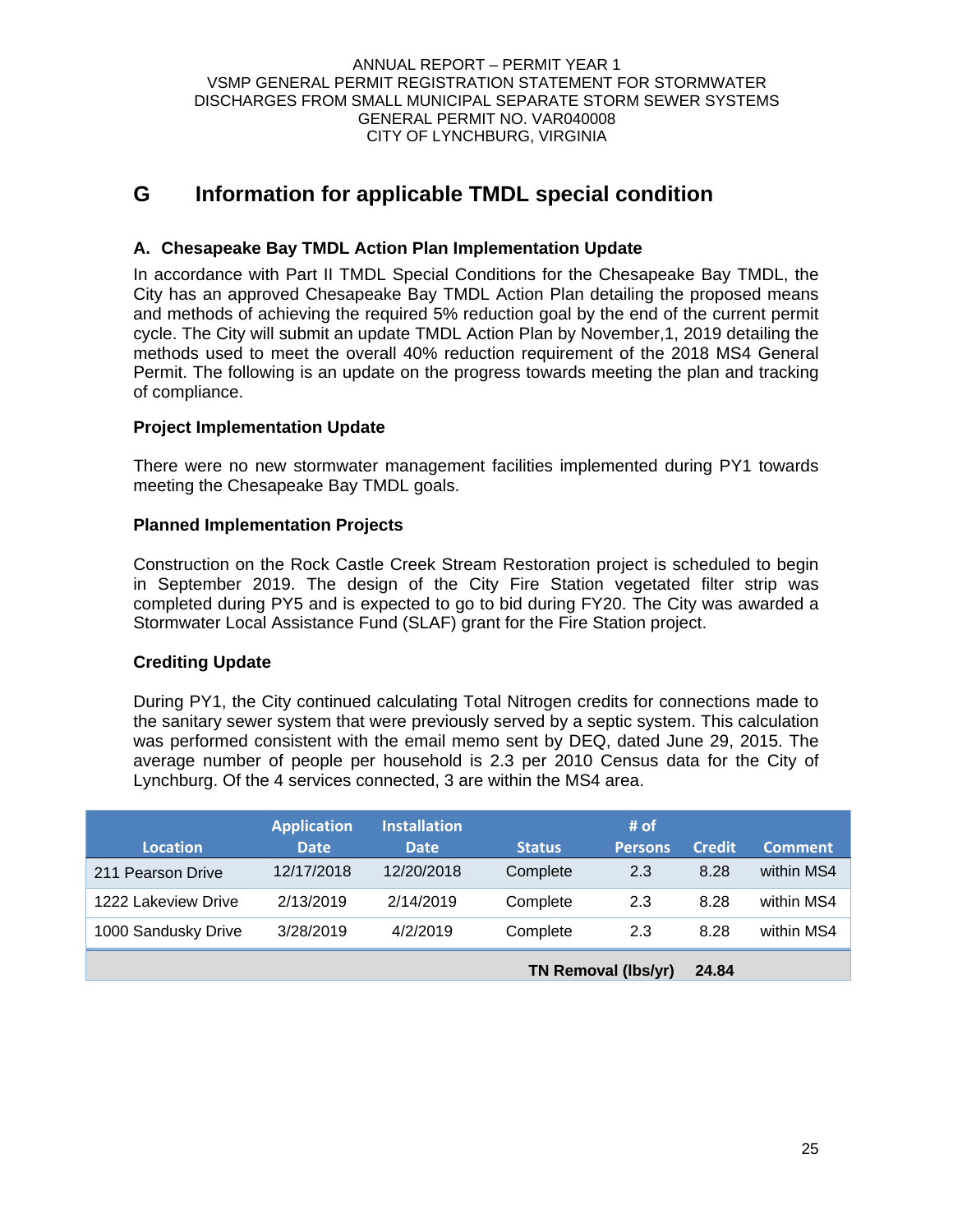## **Compliance Tracking**

Below is an updated table showing the progress toward meeting the cumulative reduction goals for total phosphorous, total nitrogen, and total suspended solids.

| <b>Item</b>                                                                | <b>Completion</b>                |           | <b>TMDL Credit (lb/yr)</b> |            | <b>POC (% of Total Reduction</b><br><b>Requirement)</b> |        |            |
|----------------------------------------------------------------------------|----------------------------------|-----------|----------------------------|------------|---------------------------------------------------------|--------|------------|
|                                                                            | Year                             | <b>TN</b> | TP                         | <b>TSS</b> | TN                                                      | ТP     | <b>TSS</b> |
| <b>Permit Cycle 1</b>                                                      |                                  |           |                            |            |                                                         |        |            |
| Documentation of<br><b>Existing Projects</b>                               |                                  | 360.93    | 68.89                      | 28,404     | 8.6%                                                    | 7.3%   | 6.8%       |
| Septic Disconnection                                                       | Ongoing                          | 136.48    |                            |            | 3.2%                                                    |        |            |
| Sheffield (Dry Swale)                                                      | 2017                             | 22.46     | 3.61                       | 1,055      | 0.5%                                                    | 0.4%   | 0.3%       |
| <b>LAUREL</b> (Bioretention)                                               | 2017                             | 23.78     | 3.84                       | 1,196      | 0.6%                                                    | 0.4%   | 0.3%       |
| Greenwood<br>(Constructed Wetland)                                         | 2018                             | 220.31    | 70.92                      | 41,636     | 5.2%                                                    | 7.5%   | 10.0%      |
| <b>Blackwater Creek Phase</b><br>I (Stream Restoration) <sup>(1)</sup>     | 2018                             | 419.31    | 1,131.62                   | 815,443    | 9.9%                                                    | 119.4% | 195.2%     |
| <b>Subtotal</b>                                                            | -                                | 1,183     | 1,279                      | 887,734    | 28.1%                                                   | 134.9% | 212.5%     |
|                                                                            |                                  |           | <b>Permit Cycle 2</b>      |            |                                                         |        |            |
| <b>Rock Castle Creek</b><br>Phase I (Stream<br>Restoration) <sup>(2)</sup> | Construction<br><b>Fall 2019</b> | 2,881.93  | 1,236.15                   | 426,000    | 68.4%                                                   | 130.4% | 102.0%     |
| Fire Station No. 8<br>(Vegetated Filter Strip)                             | Design<br>Complete               | 12.87     | 1.80                       | 945        | 0.3%                                                    | 0.2%   | 0.2%       |
| Opti at Warren Pond                                                        | 2018                             | 446.00    | 54.00                      | 32,661     | 10.6%                                                   | 5.7%   | 7.8%       |
| <b>Cumulative Subtotal</b>                                                 |                                  | 4,524     | 2,571                      | 1,347,340  | 107.3%                                                  | 271.3% | 322.5%     |

(1) The Expert Panel Protocol #1 was used to calculate TMDL credit for stream restoration projects.

(2) The Expert Panel Protocol #1 and #2 was used to calculate TMDL credit for the stream restoration project.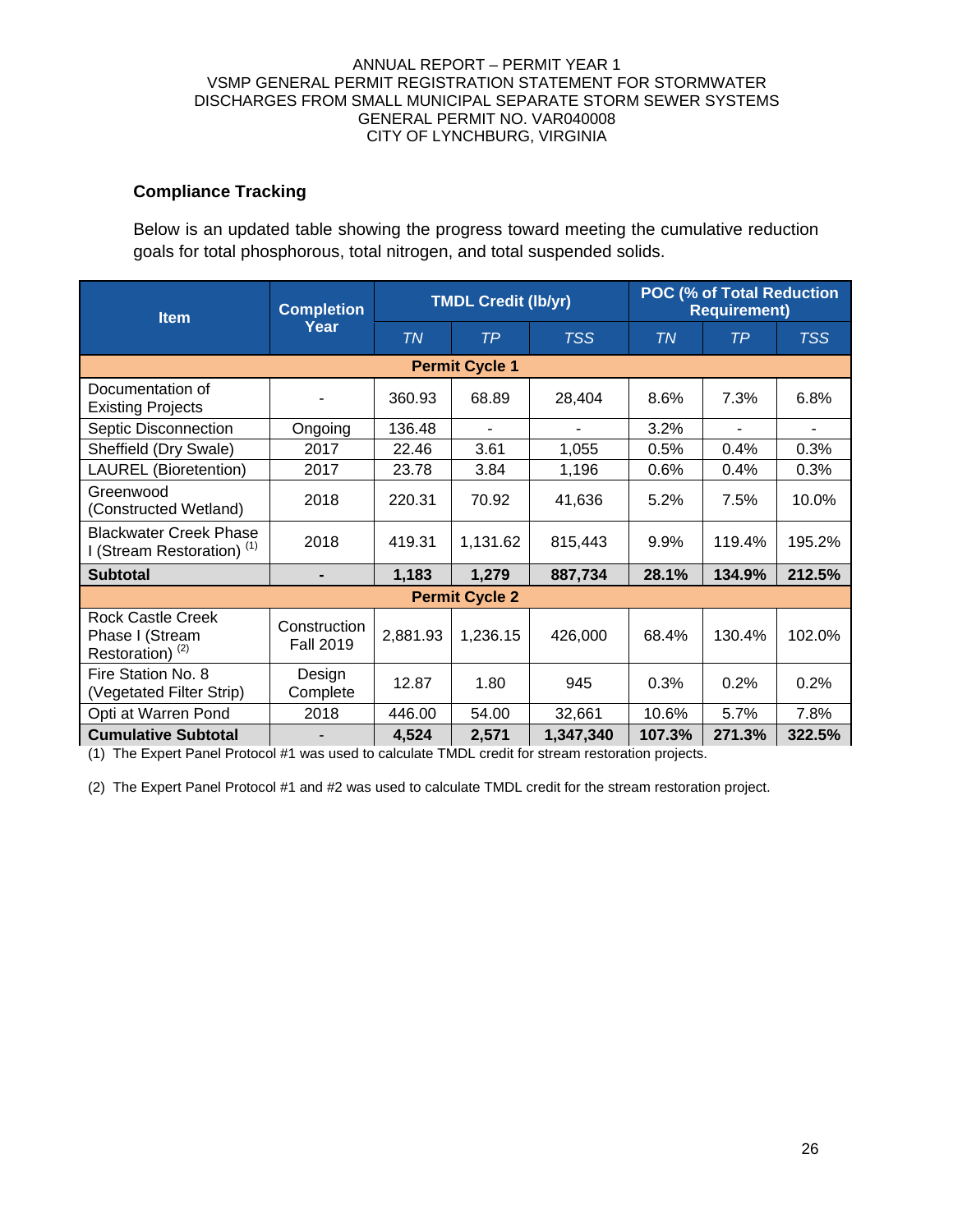## **B. Local TMDL Action Plan Implementation Update**

The City of Lynchburg has an approved James River Bacteria TMDL Action Plan dated January 21, 2017 that addresses the requirements of Section I.B.2.a-e to reduce pollutants of concern in meeting the waste load allocation. The City has continued to implement the MS4 Program Plan 6 Minimum Control Measures (MCMs), as well as the strategies beyond the MCMs. There were no changes made to the 6 MCMs or to the strategies beyond the MCMs during permit year five.

On July 19, 2017 the State Water Control Board (SWCB) approved the James River Bacteria TMDL redevelopment plan. Final approval will be required from US EPA Region 3 prior to updates to the local Implementation Plan can begin.

The City tracks sewer applications for those converting from a septic system to the sanitary sewer system. During PY1, and as part of nutrient crediting towards the Chesapeake Bay TMDL requirements, there have been 4 services converted from septic to sanitary service.

For permit year one, the Lynchburg Bacteria TMDL Action Plan is published on the City's web site. From the City's home page www.lynchburgva.gov, clicks are required on City Departments; Water Resources Department; Stormwater Utility/MS4 permit; Lynchburg Bacteria TMDL Action Plan.

# Copies of New or Terminated Agreements

There are no new or terminated agreements between the City and any third parties.

# Copies of Written Public Comments

There were no comments received on the MS4 Program Plan during PY1.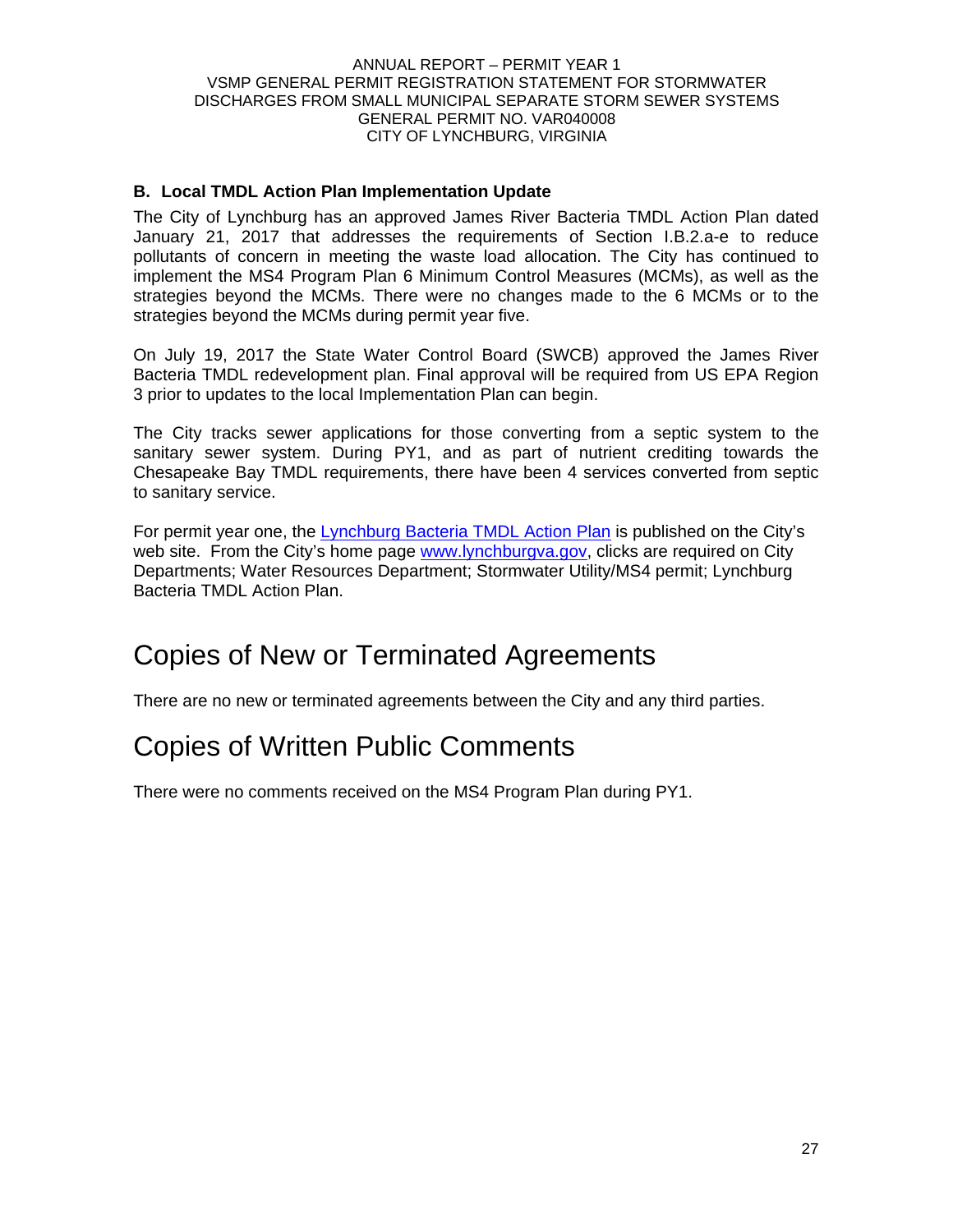# **Certification Statement**

As required by 9VAC25-870-370 B, all reports required by state permits, and other information requested by the board shall, be signed by a responsible official or by a duly authorized representative of that person. A responsible official is:

1. For a corporation: by a responsible corporate officer. For the purpose of this section, a responsible corporate officer means: (i) a president, secretary, treasurer, or vice-president of the corporation in charge of a principal business function, or any other person who performs similar policy-making or decision-making functions for the corporation, or (ii) the manager of one or more manufacturing, production, or operating facilities, provided the manager is authorized to make management decisions that govern the operation of the regulated facility, including having the explicit or implicit duty of making major capital investment recommendations, and initiating and directing other comprehensive measures to assure long-term environmental compliance with environmental laws and regulations; the manager can ensure that the necessary systems are established or actions taken to gather complete and accurate information for state permit application requirements; and where authority to sign documents has been assigned or delegated to the manager in accordance with corporate procedures:

2. For a partnership or sole proprietorship: by a general partner or the proprietor, respectively; or

3. For a municipality, state, federal, or other public agency: by either a principal executive officer or ranking elected official. For purposes of this section, a principal executive officer of a federal agency includes (i) the chief executive officer of the agency, or (ii) a senior executive officer having responsibility for the overall operations of a principal geographic unit of the agency.

A person is a duly authorized representative only if:

1. The authorization is made in writing by a person described above:

2. The authorization specifies either an individual or a position having responsibility for the overall operation of the regulated facility or activity such as the position of plant manager, operator of a well or a well field, superintendent, position of equivalent responsibility, or an individual or position having overall responsibility for environmental matters for the company. A duly authorized representative may thus be either a named individual or any individual occupying a named position; and

3. The written authorization is submitted to the department.

#### **CERTIFICATION**

I certify under penalty of law that this document and all attachments were prepared under my direction or supervision in accordance with a system designed to assure that qualified personnel properly gather and evaluate the information submitted. Based on my inquiry of the person or persons who manage the system, or those persons directly responsible for gathering the information, the information submitted is, to the best of my knowledge and belief, true, accurate, and complete. I am aware that there are significant penalties for submitting false information, including the possibility of fine and imprisonment for knowing violations.

Responsible Official Signature

VAR040008 Permit Number

City of Lynchburg MS4 Name